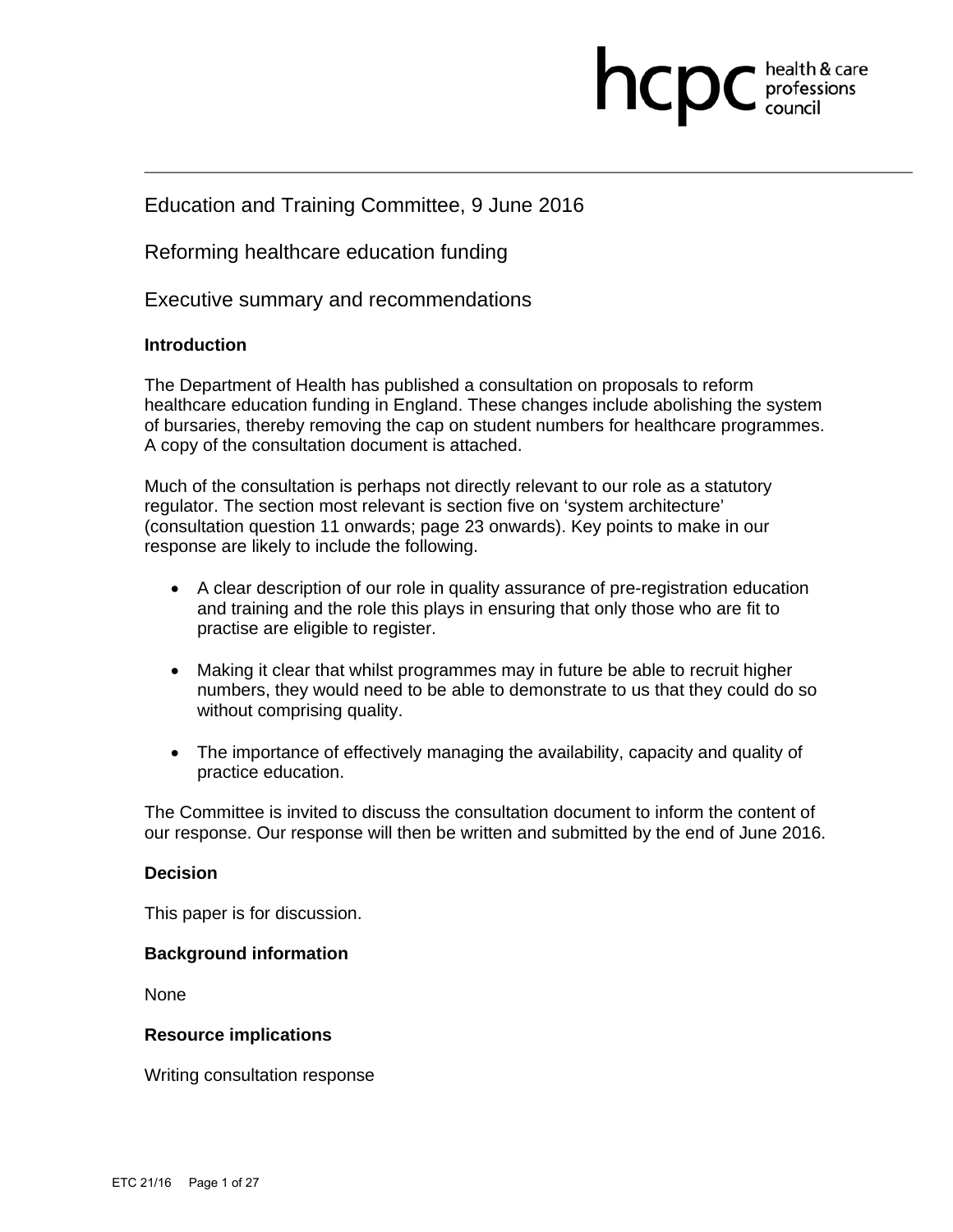# **Financial implications**

None

# **Appendices**

None

# **Date of paper**

27 May 2016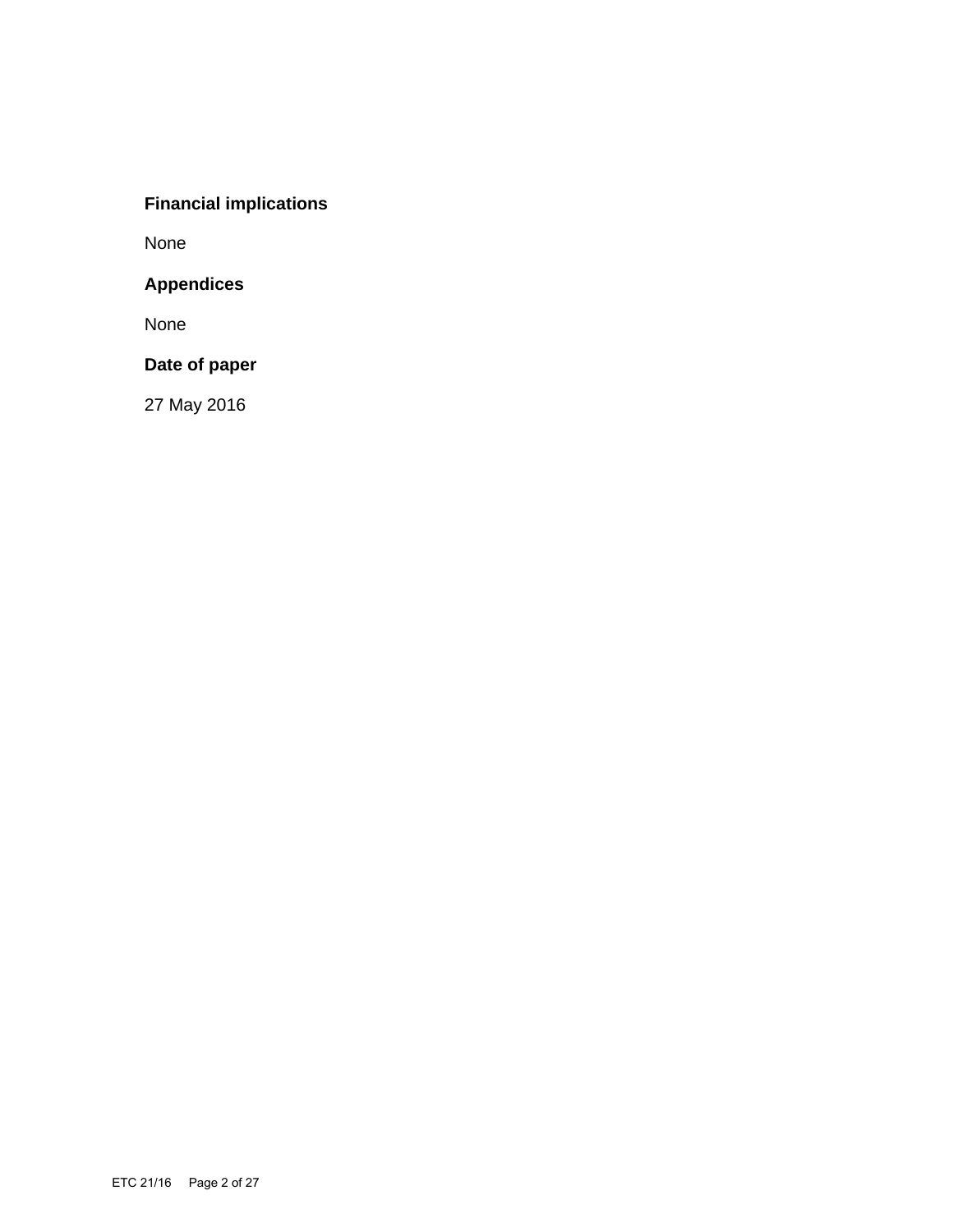

# Reforming healthcare education funding: creating a sustainable future workforce

**Prepared by the DH Workforce Development Team**

April 2016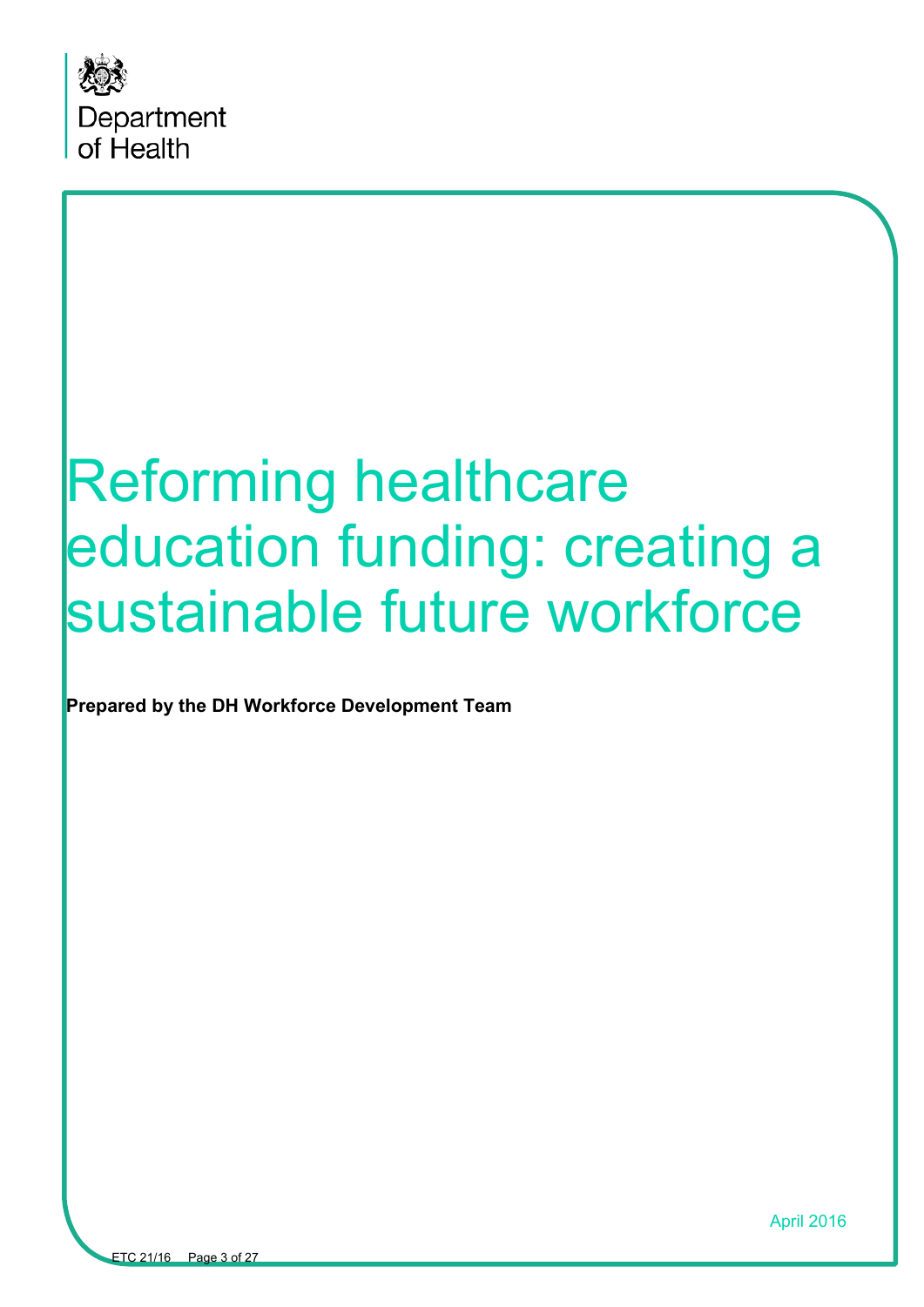**Title: Reforming healthcare education funding: creating a sustainable future workforce**

**Author: DH Workforce Development Team**

**Document Purpose: Consultation**

**Publication date: 7 April 2016**

**Target audience:** 

**Contact details**

SRbursariestoloans@dh.gsi.gov.uk

You may re-use the text of this document (not including logos) free of charge in any format or medium, under the terms of the Open Government Licence. To view this licence, visit www.nationalarchives.gov.uk/doc/open-government-licence/

© Crown copyright

Published to gov.uk, in PDF format only.

www.gov.uk/dh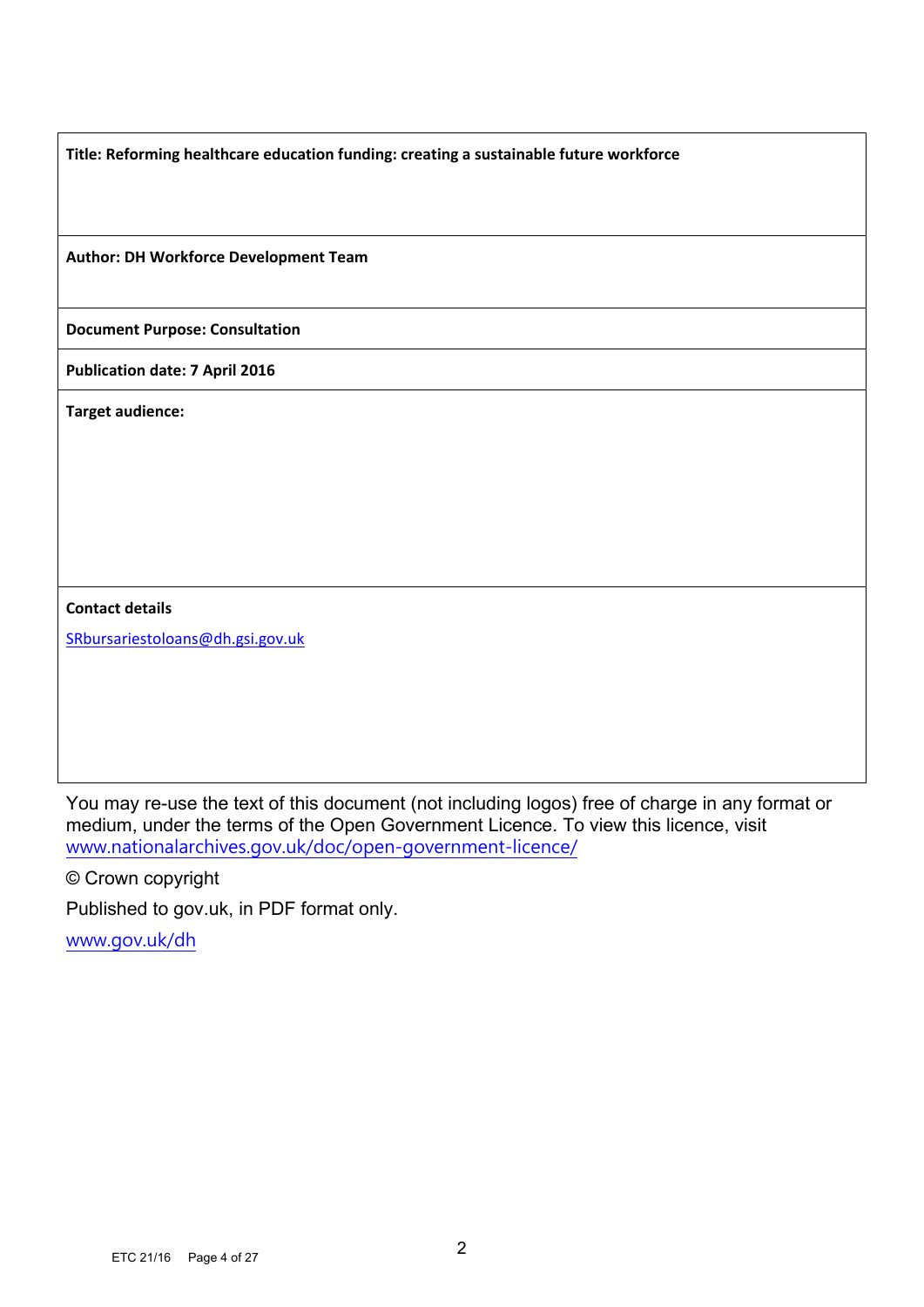# Reforming healthcare education funding: creating a sustainable future workforce

**Prepared by the DH Workforce Development team**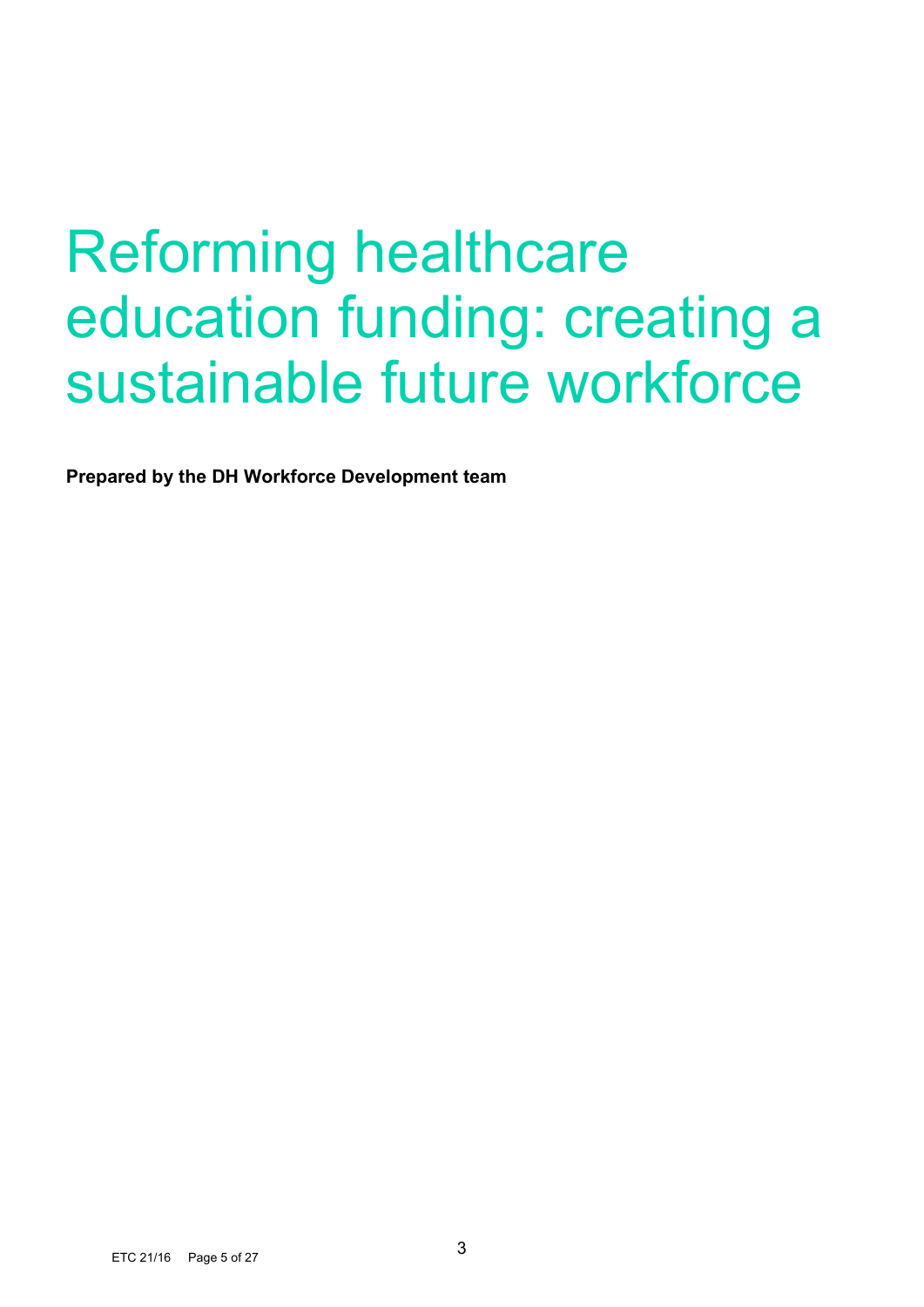# **Contents**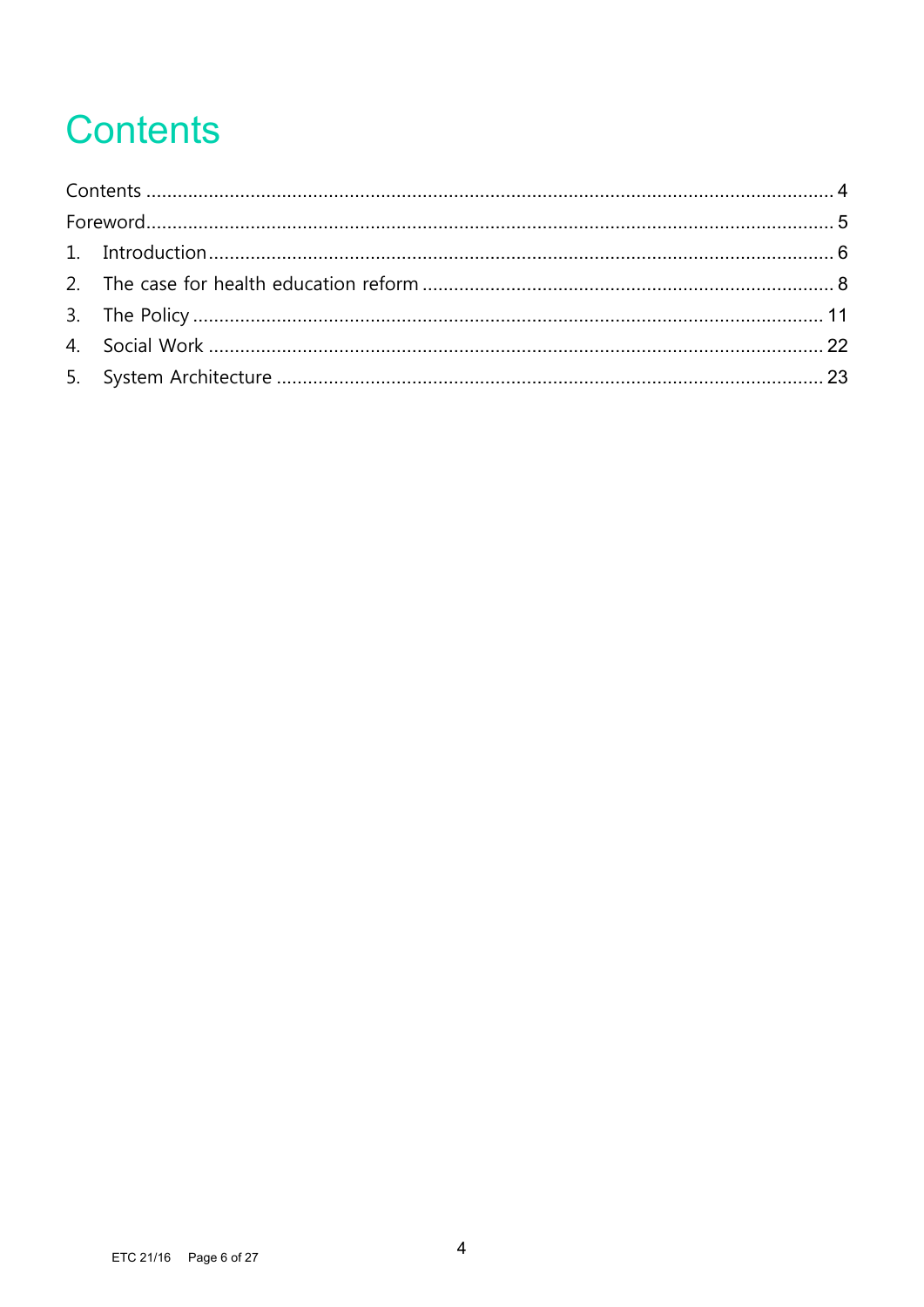# Foreword



Most politicians, regardless of political party, want to widen opportunity even if sometimes we disagree on how to do it. Back in 2010, during the reforms on student finance, the arguments on either side were earnestly made. What we can now see, with the benefit of four years' data, is that those who proposed reform have been proved comprehensively correct.

We are seeing the highest ever application rates to universities and more applications from disadvantaged students than ever before.

By extending our student finance reforms, universities will be able to create up to 10,000 more nursing, midwifery and allied health degree places during this Parliament. This will mean that NHS employers, as well as those in the independent and care sectors, will have a larger pool of highly qualified home-grown staff available. In turn, universities will be able to accept more applicants who get the right grades than they do currently. And we will be able to provide more up front living cost support – typically 25% or more<sup>1</sup> – to full-time students.

The benefits of reform will accrue not just to students but to the NHS. As domestic student numbers increase, we will be able to reduce the reliance on expensive agency or overseas staff, allowing more money to be freed up and put into frontline patient care.

These reforms will widen access to nursing for more students and provide them with more living cost support whilst studying. Changes like this are never easy but we strongly believe that these policies will be good for students, good for patients, good for universities and good for our NHS.

We believe these reforms promise much but to get them right we want to hear from as many individuals and organisations involved in nurse training and educations as possible. This consultation has been written with that open request in mind and will run for the maximum period of time to ensure that everyone has the ability to be heard. I sincerely hope that, as many as wish to contribute constructively; so that we can realise the full potential this policy offers nurses and our NHS.

We also want to bring in a new nursing associate role (between care assistants and registered nurses) to give additional support to nurses.

All these reforms, taken together, will help us to widen access to nursing and allied health professions while enhancing the high-quality qualifications we have rightly come to expect. Changes like this are never easy, but we strongly believe that these policies will be good for students, good for health professionals, good for universities and good for our NHS.

#### **Ben Gummer MP**

 $\overline{a}$ 

**Parliamentary Under Secretary of State for Care Quality**

 $1$  The precise change for individuals will be dependent on their circumstances for example, where they study, the length of the course, income and residency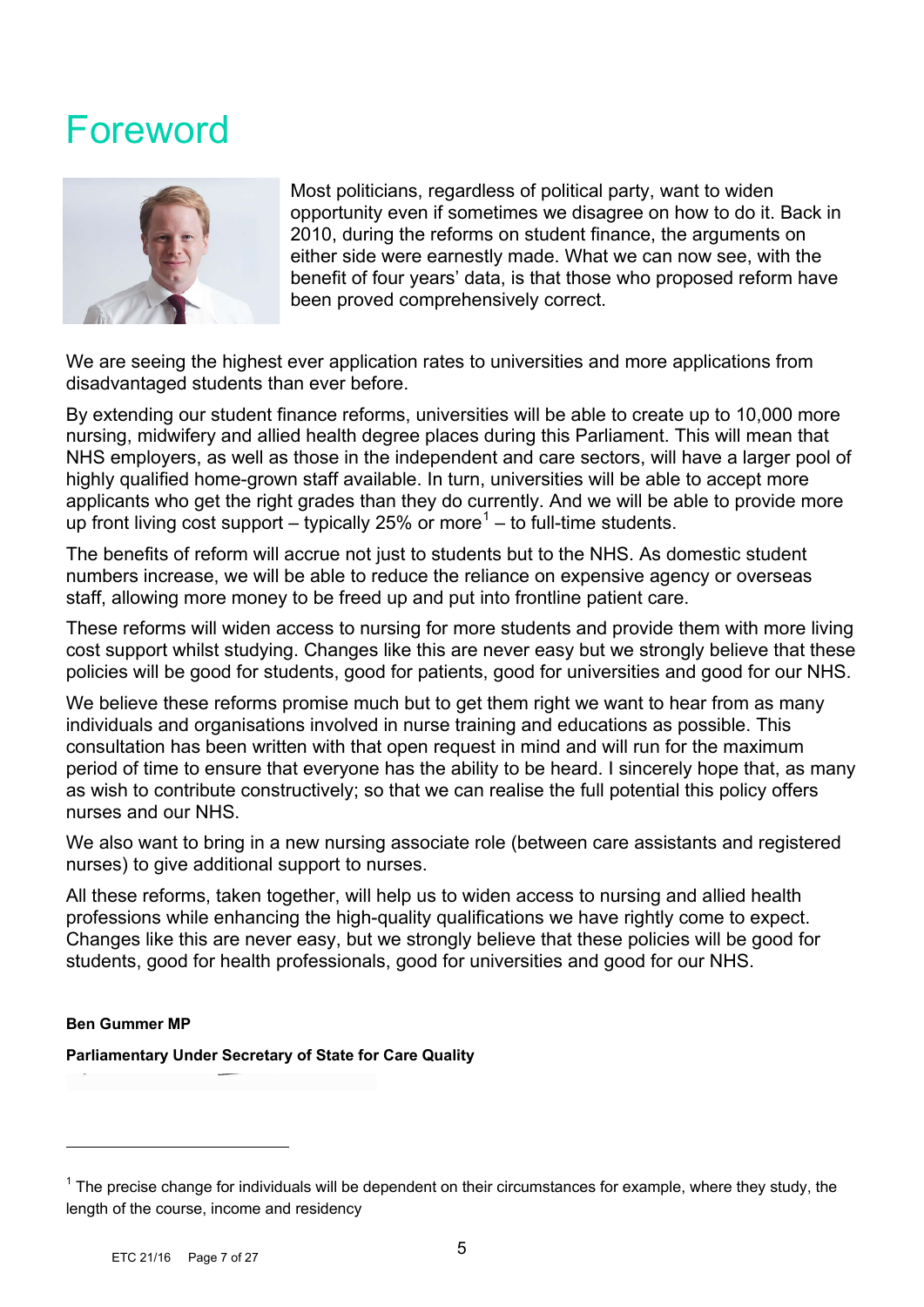# 1. Introduction

- 1.1. These reforms are intended to address a number of issues inherent in the current system. Key elements of the reforms are:
	- a significant increase, typically anticipated to be around 25% or more, in the living cost support available for full-time students. This would increase the money students have available to them while they are studying at university
	- a significant increase in the available supply of trained nurses, midwives and allied health professionals to the NHS and social care sectors. This will create up to 10,000 more training places by the end of this Parliament, allowing more students to study for a health degree, and ensuring there is no longer an unjust situation where two out of three nursing applicants who apply for a place are turned down
	- a sustainable funding system for universities enabling them to invest in infrastructure to increase the number of places available for nursing, midwifery and allied health professional students, and improve teaching quality through that investment.
- 1.2. For students in particular, the current system fails to provide adequate support for living costs and limits opportunity for those who want to train to become a nurse, midwife or allied health professional.
- 1.3. At present, the number of nursing, midwifery and allied health professional training places is set to meet the future requirements of the NHS and social care system for trained professionals. However, and as seen in recent years, the demand for qualified healthcare professionals can fluctuate during the time students are at university, resulting in too few graduates being available for not only the NHS, but also for care providers outside of the NHS system. A nurse, midwife or allied health professional starting training today will not complete their course and be ready for employment for at least three years. As we have recently seen, the knock-on effect of this is that NHS and social care providers are spending increasing amounts on expensive agency staff and have become reliant on recruitment from overseas. This has resulted in increased costs and therefore pressure on frontline budgets for patient care.

Increasing the supply of nurses and allied health professionals will help adult social care, the wider public health sector and the NHS. Hospital discharge can be delayed if there are insufficient social care services available, which can be limited by the number of nurses available to work (in nursing homes in particular). Improving the supply and availability of nurses and allied health professionals to the wider job market could lead to improvements in more timely discharge of patients from hospital, with all the benefits this brings for patients, their families and the NHS.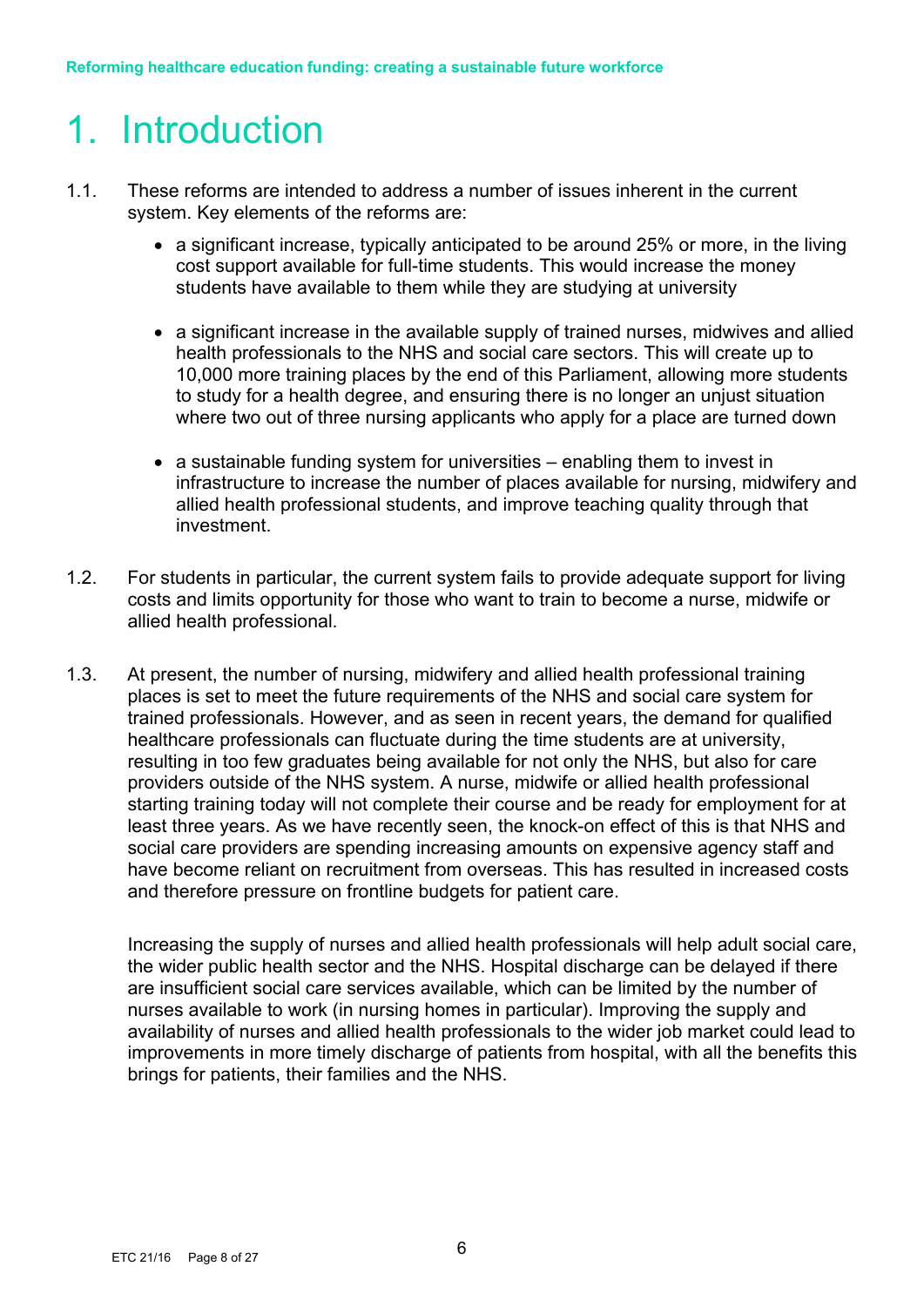- 1.4. Universities have been faced with a position where nursing, midwifery and allied health professional courses are very popular with potential students, but they have not been able to meet demand. Nursing is usually about the fifth most popular subject on the University and College Admission Service (UCAS) system. However, with the costs largely being borne by the NHS, universities have generally been unable to increase nursing, midwifery and allied health professional degree places because of financial restrictions.
- 1.5. Rather than denying thousands of applicants a place to study these subjects at university, and seeing the injustice of almost two out of three nursing applicants not being able to get their desired place, we need a long term sustainable funding system. This will ensure that there are enough health professionals for the NHS and social care system, cut the current reliance on expensive agency and overseas staff and give more applicants the chance to be a health professional.

#### **Intended reform**

- 1.6. The government announced in the 2015 Spending Review that from 1 August 2017, all new nursing, midwifery and allied health professional students will receive their funding and financial support through the standard student support system, rather than through the current NHS Bursary Scheme.
- 1.7. In the current system, tuition costs for nursing, midwifery and allied health professional students are paid directly to universities by the government via Health Education England (HEE). Students can apply for support for living costs in the form of a bursary (from the NHS Business Services Authority), who administer the Bursary Scheme on behalf of the government and, should additional support be required, a reduced rate loan (paid by the Student Loans Company (SLC) on behalf of the government).
- 1.8. From 2017, new students will no longer have their course fees paid by HEE (nor a bursary provided by the BSA) but will have access to the standard student support system provided by the SLC to cover the cost of their tuition fees, and means tested support for living costs.
- 1.9. The terms of repayment for the loan will be the same as all other graduates who have taken out a student loan when at university, including those who have studied in order to teach; a profession with comparable earnings to healthcare professionals. At present, repayment starts once a graduate is earning £21,000 and the repayments are 9% of income over £21,000.
- 1.10. At present, newly qualified nurses earning £21,700 will pay back around £5.25 a month. If their salary drops below £21,000 a year, then their repayments stop. If they have not paid back their loan after 30 years the balance is written off, as is the case for all other graduates on the Department for Business Innovation and Skills (BIS) student support system.
- 1.11. This consultation focuses on how best to ensure we successfully implement these reforms and achieve our objectives as described above.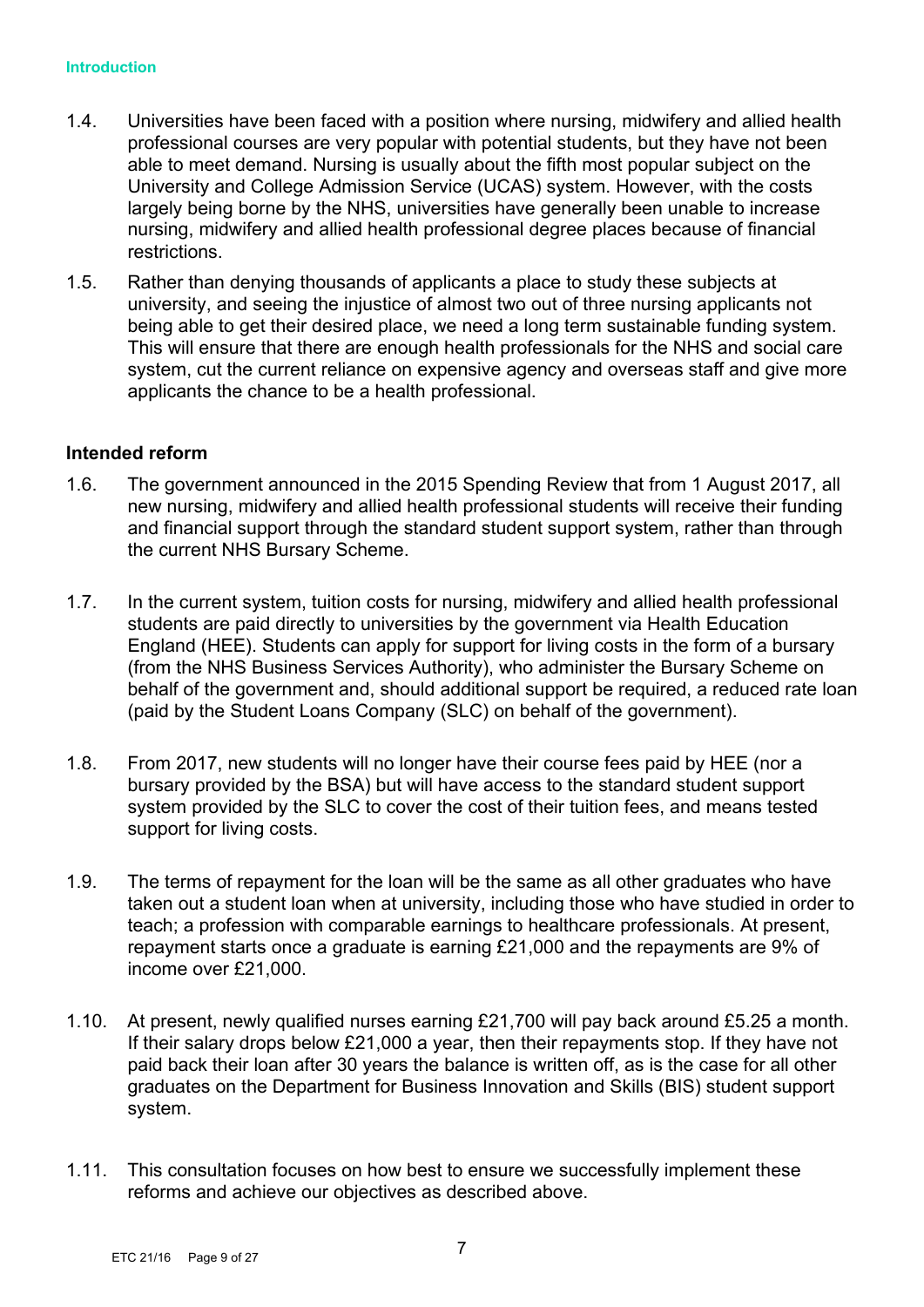# 2. The case for health education reform

This chapter sets out the case for reforming health higher education funding for nursing, midwifery and allied health students.

The current funding system for health higher education students is not working for patients, the NHS, for students or for the universities that train them.

- 2.1. Over recent years we have seen strong demand from potential students to study to become nurses, midwives and allied health professionals.
- 2.2. Since the introduction of student tuition fees in the wider higher education system, we have seen an increase in students wishing to go to university, reaching a peak in 2014 and continuing to sustain at these levels through to 2016.
- 2.3. However, for healthcare students, universities have not been able to meet this ambition, nor fulfil this demand from potential students to study. This is due to the way in which places under the bursary system need to be limited in line with NHS workforce planning requirements, and the necessary financial constraints on the system which follow. This has resulted in the unjust situation whereby two out of three nursing applicants are turned down for a place.
- 2.4. The cost of training nurses, midwives and allied health professionals is largely borne by the NHS. In effect there has been an artificial cap on the numbers in training, limited to only those numbers needed as a minimum to meet NHS workforce requirements in line with HEE's annual workforce plan.
- 2.5. The lack of flexibility in training numbers has increased the risk of workforce supply shortages, at a time when there has been high demand for non-medical health staff. We have seen a higher number of nurses from overseas coming to work in England and increased use of high cost temporary staff to cover shifts where it is not possible to fill permanent posts.
- 2.6. We also know that while studying at university, many healthcare students currently report they are struggling financially. Putting more funding into the existing bursary system and tuition funding was not a viable option for the government, if we are to also: increase the supply of places to potential students; live within our budget; and ensure that the NHS can use the extra £10bn worth of additional investment for front line care by the end of the Parliament.
- 2.7. The wider higher education system has required students to make a greater contribution as graduates, enabling student numbers to increase. It is now time to move health students onto this system.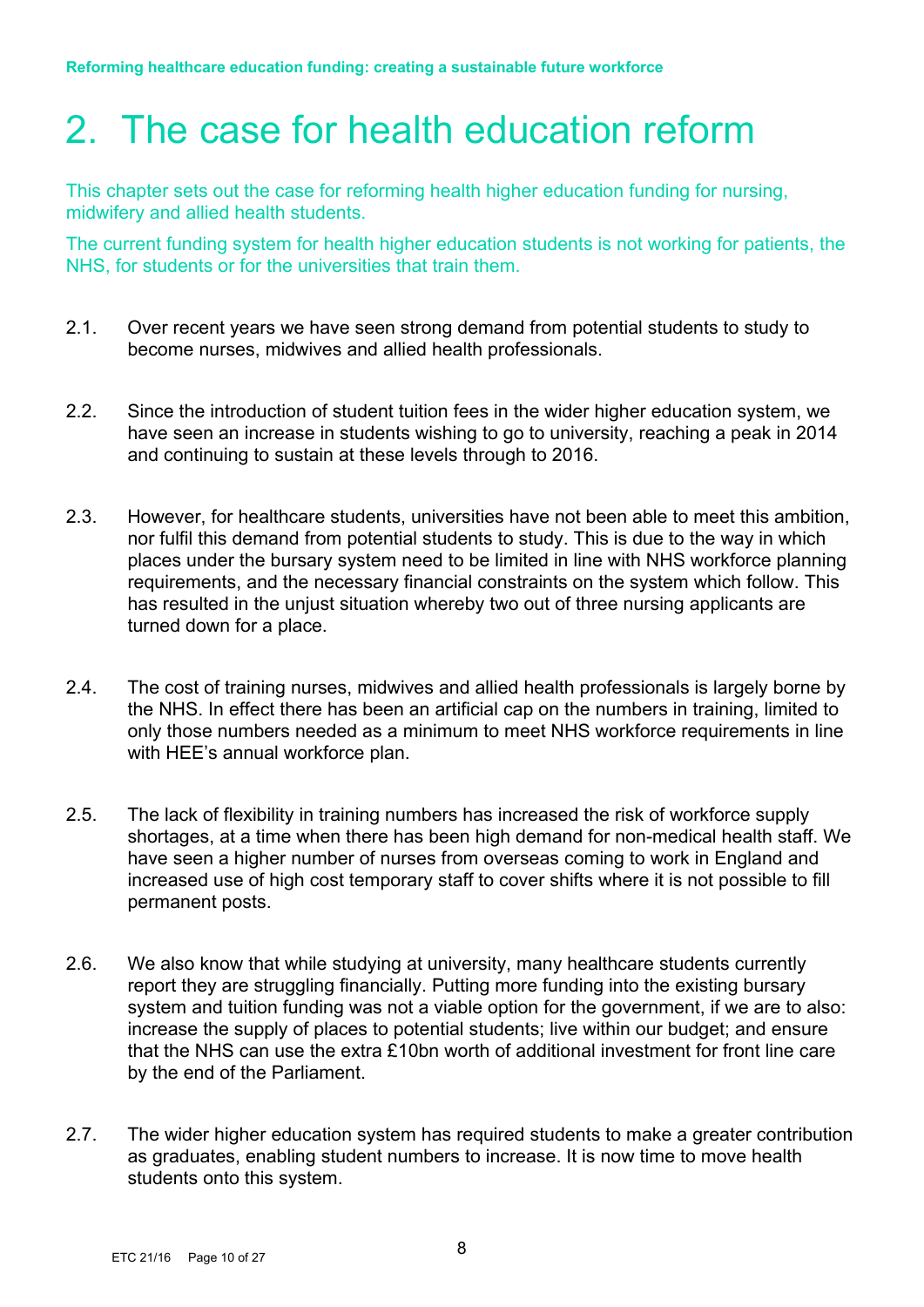- 2.8. Over the last 30 years, successive governments have been able to extend the transformative opportunity of higher education to more students. To achieve this whilst retaining the world class quality of UK higher education, students have been asked to make a greater contribution to the cost of university. This contribution is only made once they have left the course and earning above a certain income threshold. In the 2013 Autumn Statement, the government took these reforms a significant step further by removing student number controls entirely. This means that higher education courses are available for all those who are qualified by ability and attainment to pursue them, and who wish to do so.
- 2.9. The results have been striking:
	- record numbers of students secured university places in 2015/16 394,380 acceptances for English domiciled students
	- the proportion of students from disadvantaged backgrounds entering higher education is up from 13.6% in 2009 to 18.5% in 2015 – the highest proportion ever
	- students have begun making more selective choices on what to study, with the number of full-time students choosing to study science, technology, engineering and mathematics (STEM) up since 2010. There were 301,615 entrants to STEM in 2014/15 vs 292,780 in 2010/11
	- total income for the higher education sector has risen in real terms and is forecast to rise to £31bn by 2017/18
	- the independent Organisation for Economic Co-operation and Development (OECD) has praised the English higher education system as being one of the very few countries that has developed a sustainable approach to higher education financing.

# **Nursing, midwifery and allied health professional students deserve the same opportunities as other students**

- 2.10. The NHS, independent care and social care sector, students, universities and wider public sector will all benefit from introducing the same reforms in health education that have taken place across the rest of higher education:
	- the NHS and social care sector will have access to a greater supply of domestically trained nurses, midwives and allied health professionals once number controls limiting student places are removed
	- removing the cap on places means more students will be able to realise their ambition, achieve their potential, study a health degree and secure good employment in the NHS or social care sector
	- universities will have a system that enables them to invest in health higher education for the long term, by increasing their income for teaching costs and giving them security on the number of places
	- more broadly, increasing the numbers of domestically trained nurses, midwives and allied health professionals will reduce NHS demand for health professionals trained overseas
	- overall, we will have access to a home grown domestic supply and will not have to rely upon vastly expensive agency staff or nurses from overseas.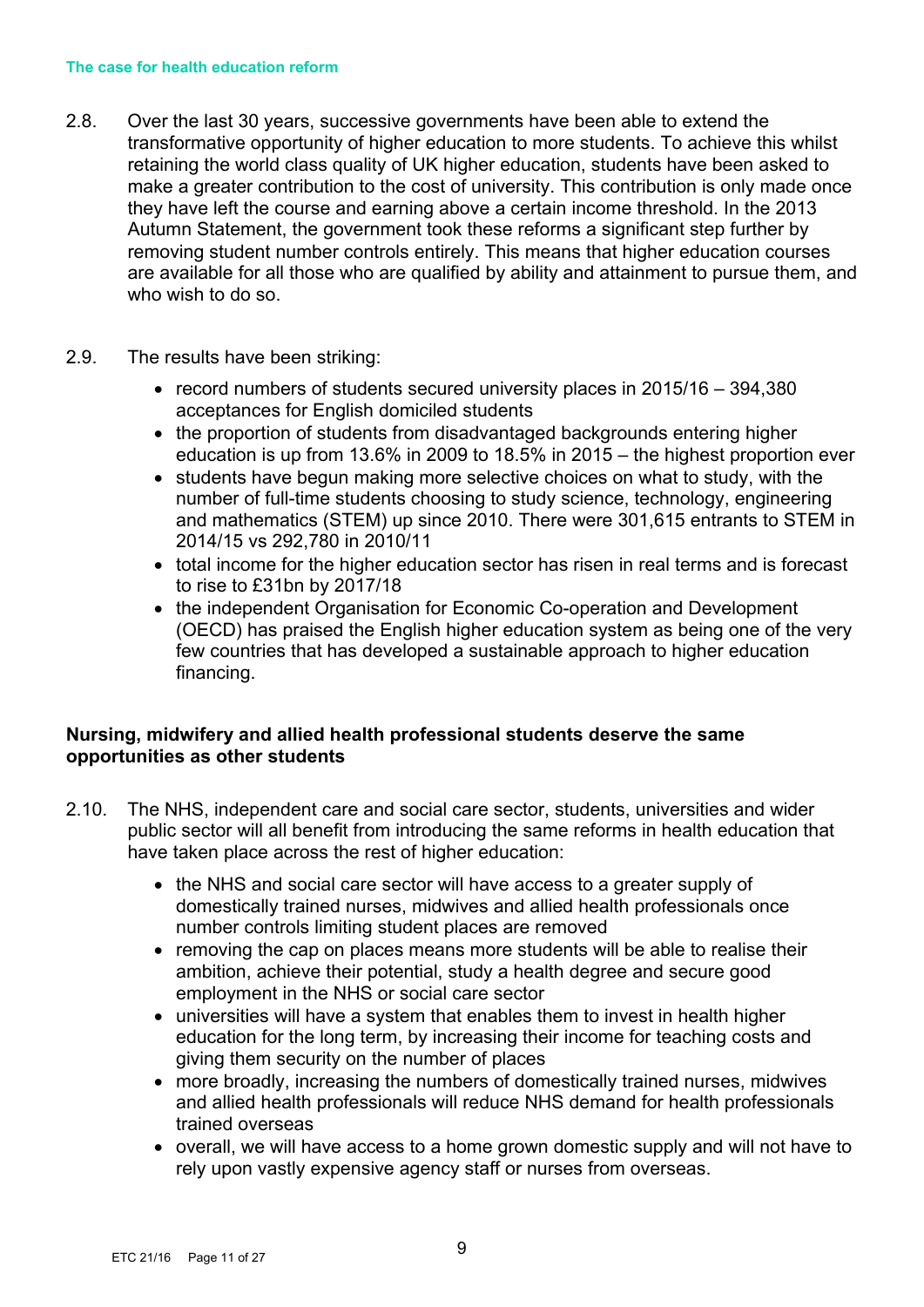- 2.11. In delivering these reforms, we can expect to see the following benefits:
	- the NHS and social care sectors will become more self-sufficient by having access to more home-grown nurses, midwives and allied health professionals to meet fluctuations in demand – driving down temporary staffing costs and reducing reliance on staff trained overseas
	- an end to the unfairness in the current system which sees two out of three nursing applicants being turned down for a nurse training place on the basis of funding rather than ability. More students would achieve their aspiration to study healthcare and be available to work for the NHS or social care sector
	- increased living cost support for students whilst studying students will see a gain of typically 25% or more in available support for living expenses
	- universities will be enabled to invest for the long term instead of numbers changing every year based on commissioning plans – greater assurance that when investing in facilities they will be able to utilise them to cover the costs
	- for the social care sector, these reforms will provide access to a longer term, more stable home-grown workforce supply which is hugely beneficial for both providers and service users in terms of ensuring stability to the sector.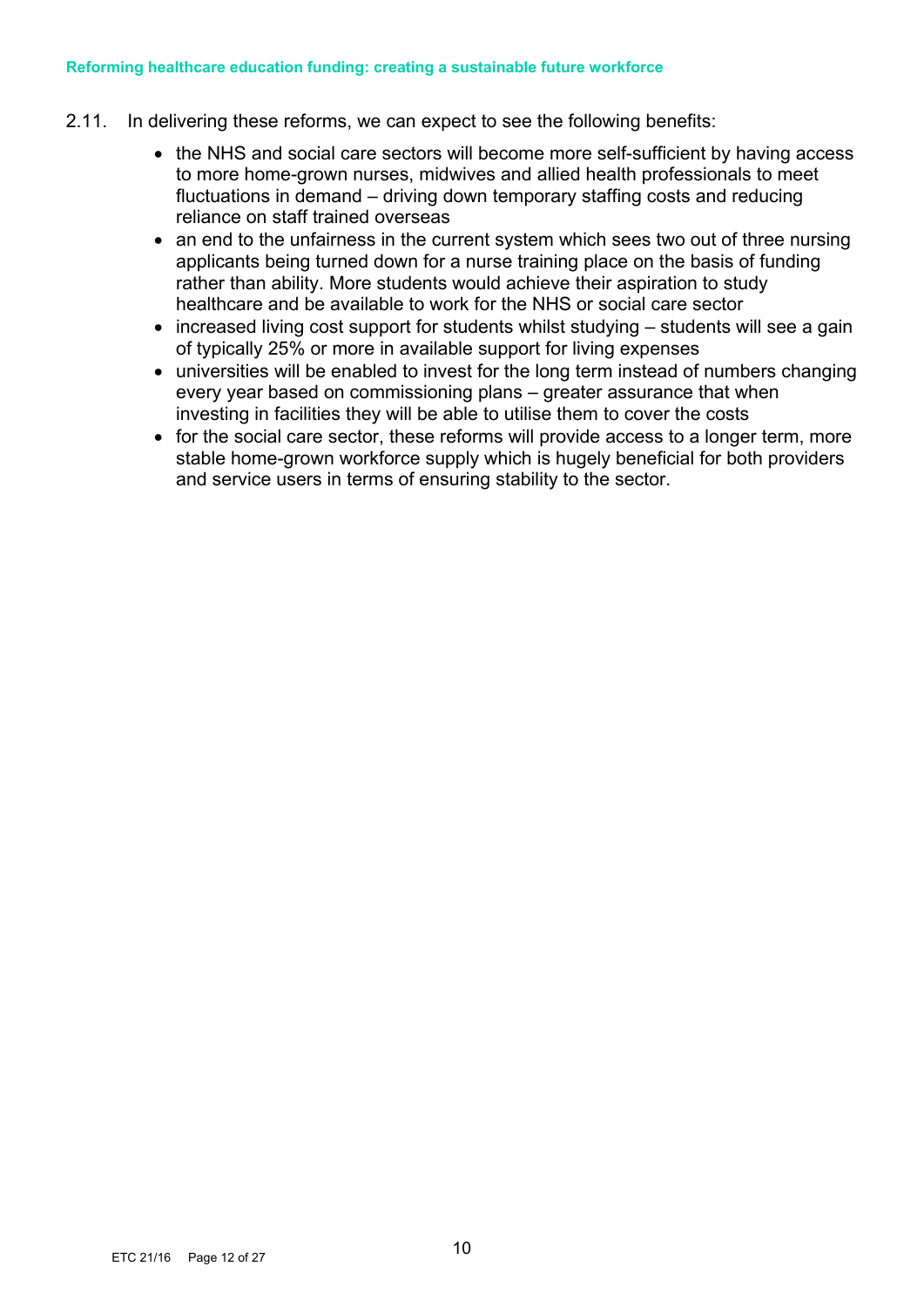# 3. The Policy

This chapter focuses on the potential impact on students. It sets out particular aspects of the policy to ensure it is a success and to protect the increase in workforce supply for the NHS and social care. The government is keen to hear thoughts on these specific issues.

The following table compares the funding available at present through the NHS Bursary Scheme and the standard student support system.

| <b>Student location</b> |                             | <b>NHS Bursary Scheme</b><br>(16/17) | <b>BIS system</b><br>(16/17) | Difference $(E)$ |
|-------------------------|-----------------------------|--------------------------------------|------------------------------|------------------|
| London                  | Maximum total               | £8,750                               | £12,058                      | £3,308           |
|                         | Maximum Ioan                | £3,263                               | £10,702                      |                  |
|                         | Maximum long<br>course loan | £0                                   | £1,356                       |                  |
|                         | Extra weeks<br>allowance    | £1,296                               | £0                           |                  |
|                         | Maximum grant               | £4,191                               | £0                           |                  |
| Outside<br>London       | Maximum total               | £6,975                               | £9,256                       | £2,281           |
|                         | Maximum Ioan                | £2,324                               | £8,200                       |                  |
|                         | Maximum long<br>course loan | £0                                   | £1,056                       |                  |
|                         | Extra weeks<br>allowance    | £1,008                               | £0                           |                  |
|                         | Maximum grant               | £3,643                               | £0                           |                  |
| Living at               | Maximum total               | £5,623                               | £7,588                       | £1,965           |
| home                    | Maximum Ioan                | £1,744                               | £6,904                       |                  |
|                         | Maximum long<br>course loan | £0                                   | £684                         |                  |
|                         | Extra weeks<br>allowance    | £672                                 | £0                           |                  |
|                         | Maximum grant               | £3,207                               | £0                           |                  |

Table 1: Comparison of current student support rates (2016/17 academic year, 42 week course)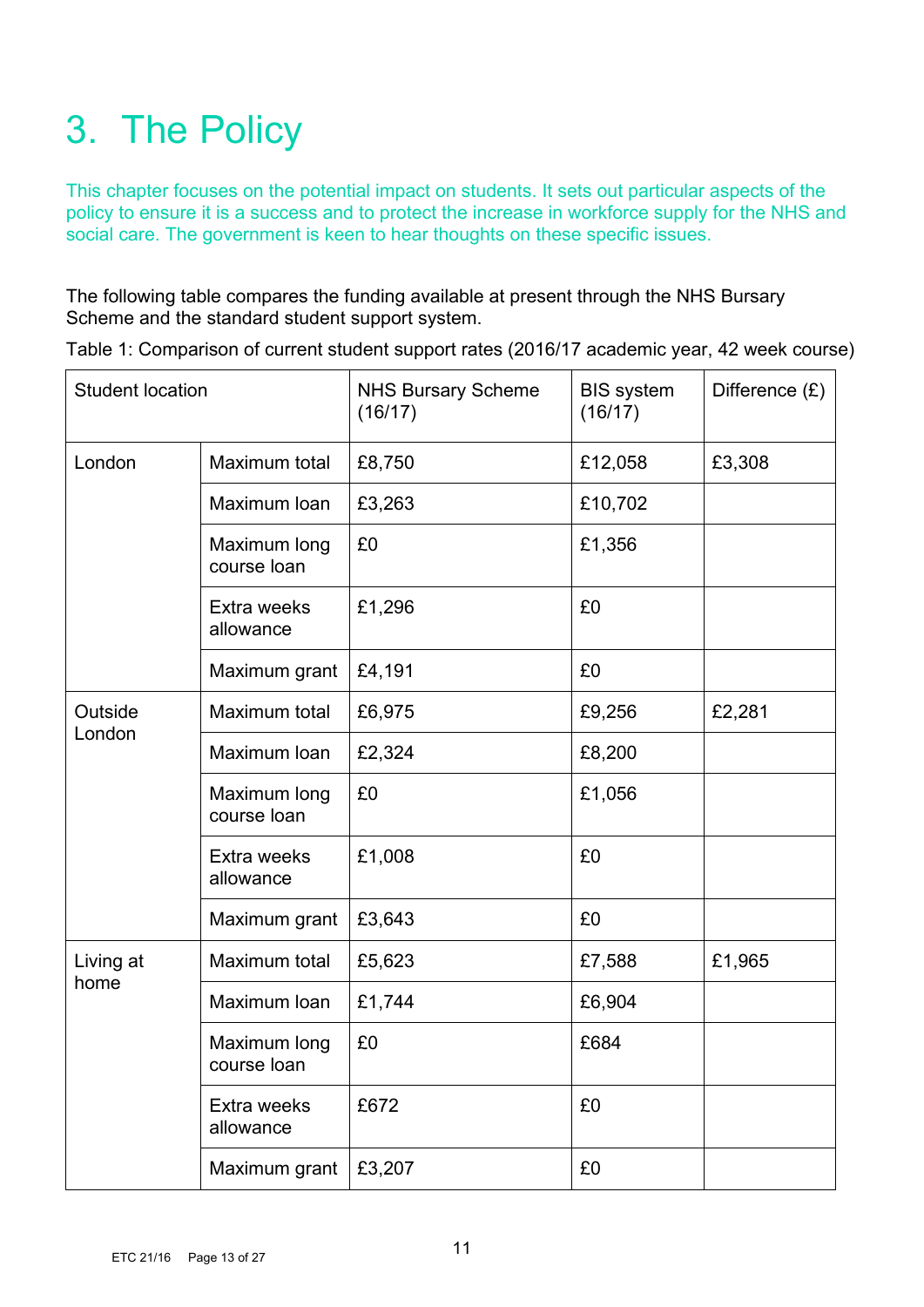- 3.1. The change in policy will not impact on existing students who will continue on the existing bursary system until they graduate. These changes will only come into effect for new students who commence their courses on or after 1 August 2017. This includes students on the following courses.
- 3.2. Students on undergraduate pre-registration programmes in the following subjects:
	- nursing adult
	- nursing children
	- nursing mental health
	- nursing learning and disability
	- midwifery
	- dietetics
	- occupational therapy
	- orthotics
	- orthotics and prosthetics
	- physiotherapy
	- podiatry/chiropody
	- radiography (diagnostic and therapeutic)
	- speech and language therapy
	- operating department practice
	- dental hygiene
	- dental therapy

### **Postgraduate students undertaking pre-registration courses**

- 3.3. New postgraduate students who commence pre-registration courses in the following subjects from 1 August 2017 will no longer be eligible for an NHS bursary or to have their tuition fees paid by the NHS.
- 3.4. This will impact on students undertaking pre-registration postgraduate courses in the following subjects:
	- nursing adult
	- nursing children
	- nursing mental health
	- nursing learning and disability
	- midwifery
	- dietetics
	- occupational therapy
	- orthotics
	- orthotics & prosthetics
	- physiotherapy
	- podiatry/chiropody
	- radiography (diagnostic and therapeutic)
	- speech and language therapy
	- operating department practice
	- dental hygiene
	- dental therapy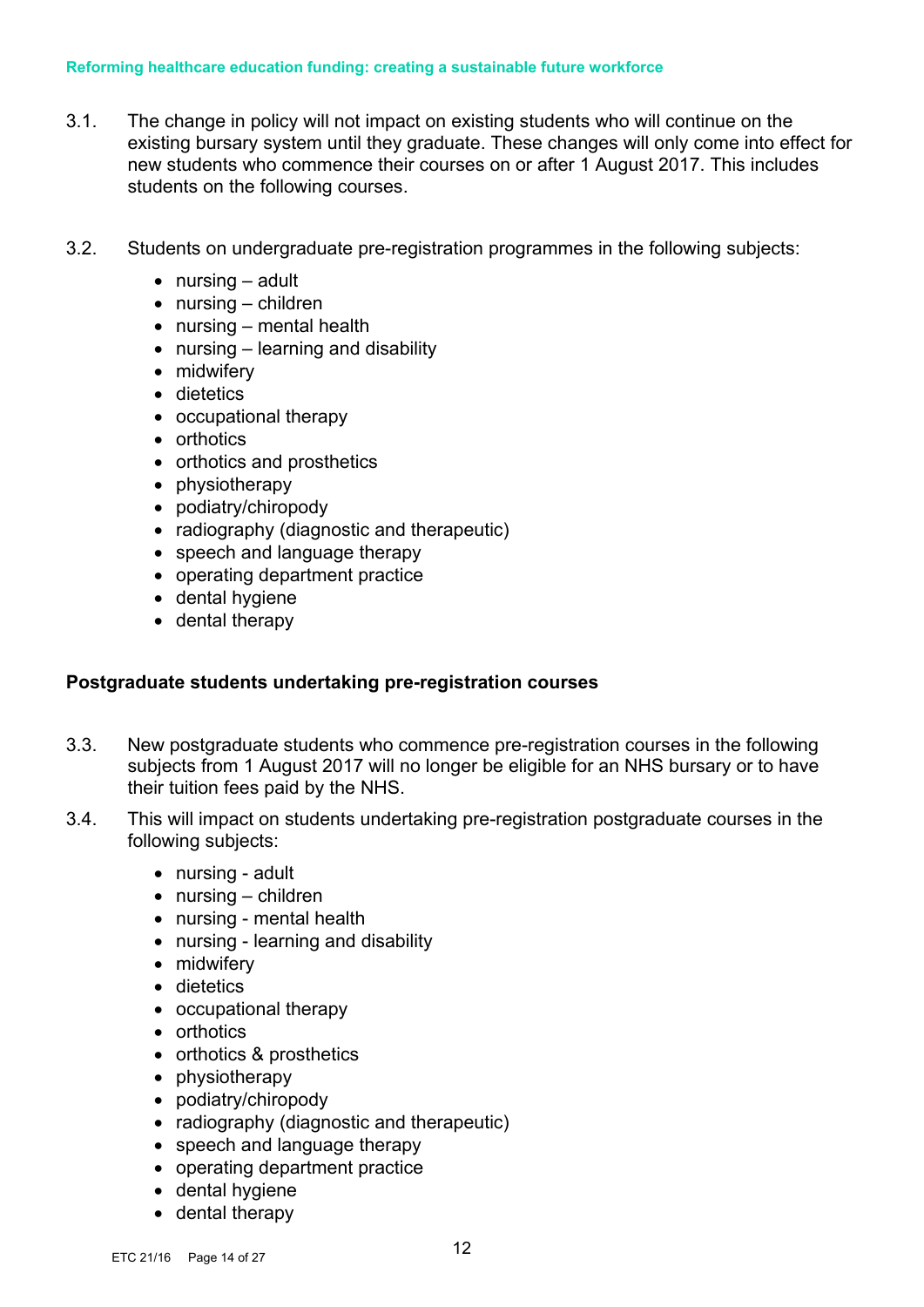# Question 1:

*After reading the list of impacted undergraduate and postgraduate courses, are there further courses which you consider should be included in the scope of the reforms? If yes, what are these courses and why would the current funding and delivery models require their inclusion?*

### **Postgraduate masters loan**

- 3.5. Students on full-time pre-registration postgraduate masters' courses which are one or two years in length (or equivalent part-time courses studied at 50% and 3 year part-time courses where there is no full-time equivalent) would be able to apply for a postgraduate masters loan. Students would be able to borrow up to £10,000 over the duration of their course to use towards their fees and living costs. This loan would not be means tested.
- 3.6. Annex 2 of the Government Response to the Consultation on Support for Postgraduate Study provides an overview of the arrangements for the new Postgraduate Masters Loan, this also sets out arrangements for repayment of the loan:
	- Repayment terms as set out in the government's response.
	- The loan interest will be calculated at RPI+3% and interest will accrue from the date the first loan instalment is paid by the SLC to the borrower.
	- Repayment of the Master's loan will be contingent upon and commence once the borrower has an annual income of £21,000 or more.
	- The £21,000 annual income threshold will be initially frozen until 2021 and subject to review.
	- Master's loan repayment will be calculated at 6% of income above the income threshold. Repayments will be made concurrently, alongside repayment of any outstanding undergraduate student loan.
	- Loan repayments will be due in the April after course completion, subject to meeting the annual income threshold.
	- There will be a one year delay in loan repayment for courses undertaken in academic year 2016/17, for which repayments will commence from April 2019.
	- Borrowers will be able to make voluntary repayments ahead of April 2019 should they wish.
	- Any outstanding postgraduate Master's loan balance will be written off 30 years after the date the borrower's loan balance becomes due for repayment.
	- The Master's loan will attract better than commercial interest rates; or match commercial interest rates with better terms. The repayment terms will be monitored and be subject review to ensure compliance with the Consumer Credit Directive.

Further detail can be found at:

https://www.gov.uk/government/uploads/system/uploads/attachment\_data/file/479703/bis-15-573-support-postgraduate-study-response.pdf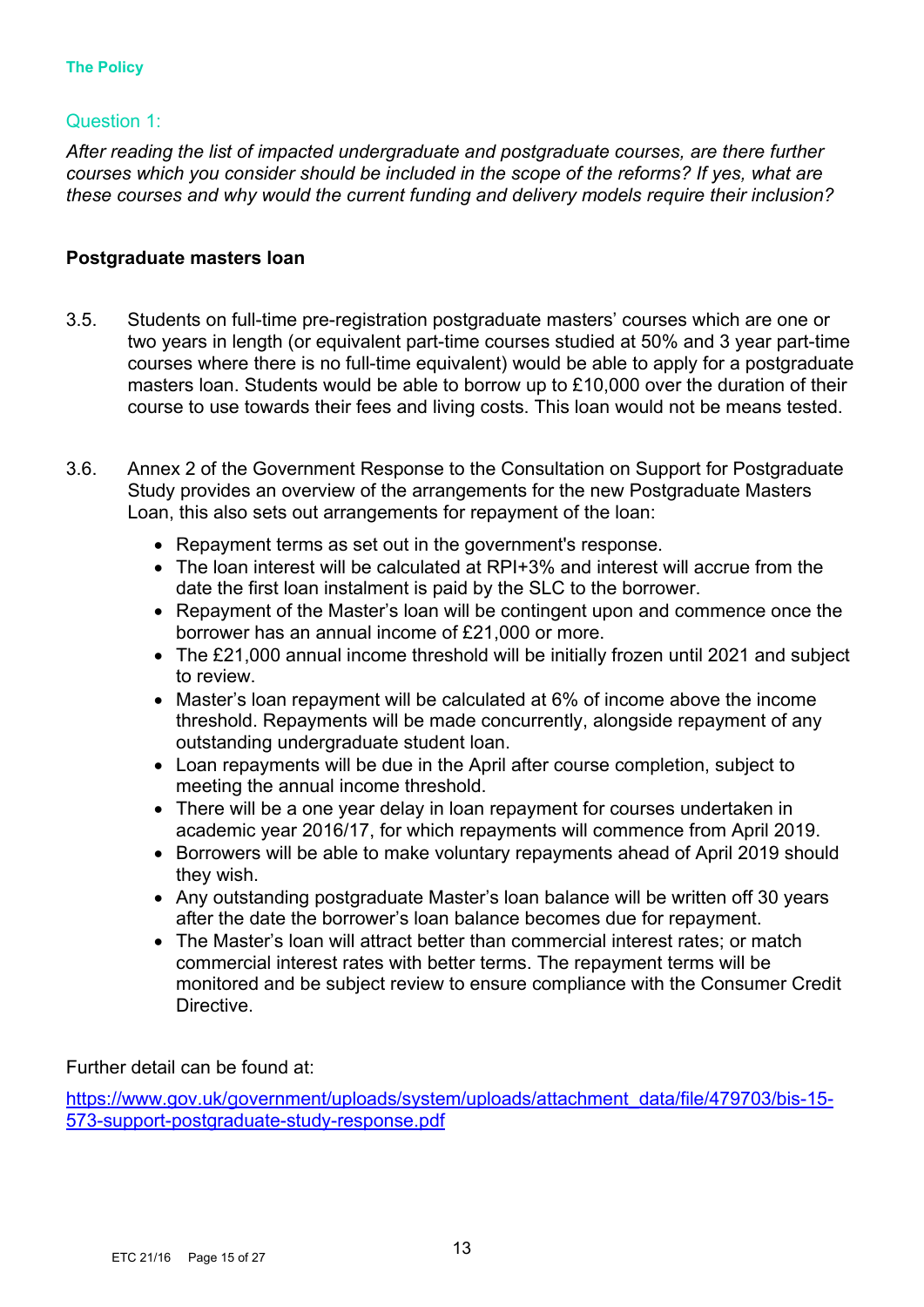#### **Reforming healthcare education funding: creating a sustainable future workforce**

- 3.7. We acknowledge that under the current system there are currently a potentially small number of postgraduate healthcare courses, such as healthcare postgraduate diplomas and 3 year health care masters degrees, would not be eligible for a Postgraduate Masters loan.
- 3.8. The Department will consider how the provision of these courses impact on NHS workforce supply requirements. We will work with health and education sector stakeholders over the coming period to identify the full set of impacted courses and consider the potential support or solutions available.
- 3.9. Meanwhile the Department welcomes any views and responses that might help inform this work.
- 3.10. As announced in Budget 2016, the government is reviewing the gaps in support for lifetime learning, including for flexible and part-time study. Submissions to the government regarding ineligibility for postgraduate loans will be considered as part of this review:

https://www.gov.uk/government/publications/budget-2016-documents/budget-2016

#### Question 2:

*Do you have any views or responses that might help inform the government's proposed work with stakeholders to identify the full set of postgraduate healthcare courses which would not be eligible for a Postgraduate Masters loan and to consider the potential support or solutions available?*

### **Students undertaking nursing, midwifery and allied health subjects at pre-registration level as a second undergraduate degree**

- 3.11. A small number of nursing, midwifery and allied health professional students may already have a degree in another discipline. Under the current student support system, these potential students would not be eligible to access student support for a second time.
- 3.12. To support students who are planning to undertake nursing, midwifery and allied health professional subjects as a second degree, the government will put in place an exemption to enable these students to access the standard student support system, as set out in Table 1, page 11, just like students studying for a first degree.
- 3.13. We consider that this measure will address the concern that students who already have a degree, however they are funded, will not be able to undertake a second degree to study nursing, midwifery or an allied health profession.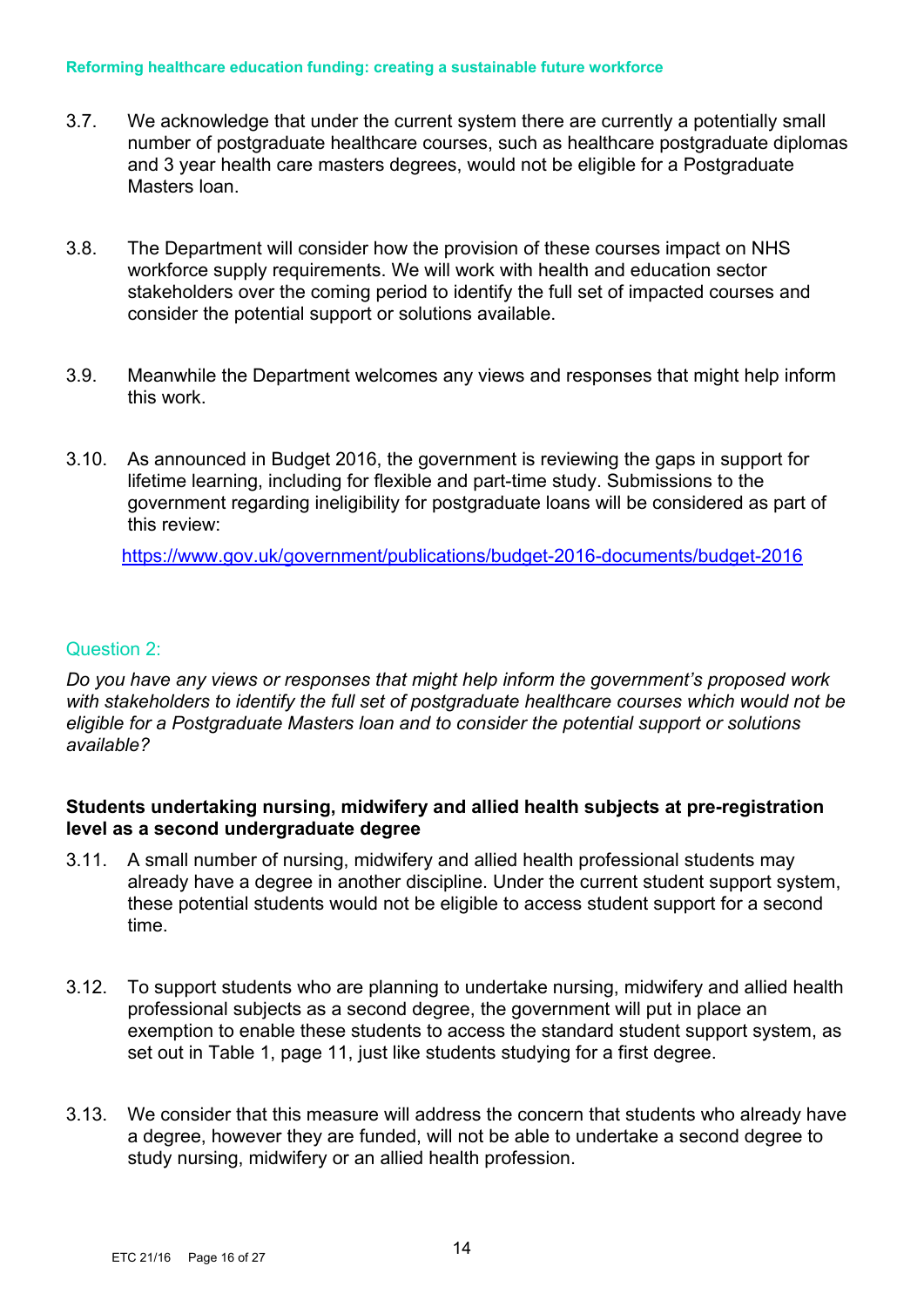- 3.14. Such students who take on a second undergraduate loan will only be required to make repayments on the second loan once the balance of the first loan has been repaid.
- 3.15. This means that nursing, midwifery and allied health professional courses will, for the first time, be available for all those who are qualified by ability and attainment to pursue them and who wish to do so.

#### Question 3:

*We consider that operating the exemption will support the objectives for encouraging second degree students to undertake nursing, midwifery and allied health courses. Are there any other options, which do not include an NHS bursary, which could be considered?*

#### **Widening participation**

- 3.16. It is important that the health and care workforce represents the communities they seek to serve. To support this, the government is committed to continue to encourage and support people from a wide range of backgrounds to apply and study to become a nurse, midwife or allied health professional. In the wider higher education system the proportion of students from disadvantaged backgrounds entering higher education is up from 13.6% in 2009 to 18.5% in 2015 – the highest ever.
- 3.17. The proposed reform has two specific elements that will support widening participation in nursing, midwifery and the allied health professions from disadvantaged groups:
	- First, as set out above, full-time students will see the maximum living cost support available from Student Finance England, whilst studying, increase typically by around 25% or more when compared with the current NHS bursary living costs package.
	- Second, nursing, midwifery and allied health professional students will be brought, for the first time, within the system of access agreements.
- 3.18. The increasing participation from disadvantaged groups in the wider higher education system has been underpinned by access agreements. Any university that wants to charge tuition fees for a full-time course, above the basic amount (currently £6,000) up to a maximum of £9,000 (in the 2016/17 academic year), must have an access agreement approved. Access agreements are plans which set out how the institution will promote access to higher education by under-represented groups, through measures such as outreach (e.g. summer schools, mentoring, after-school tuition, links with schools and academies in disadvantaged areas) activities to improve retention and success, and financial support such as targeted bursaries and scholarships.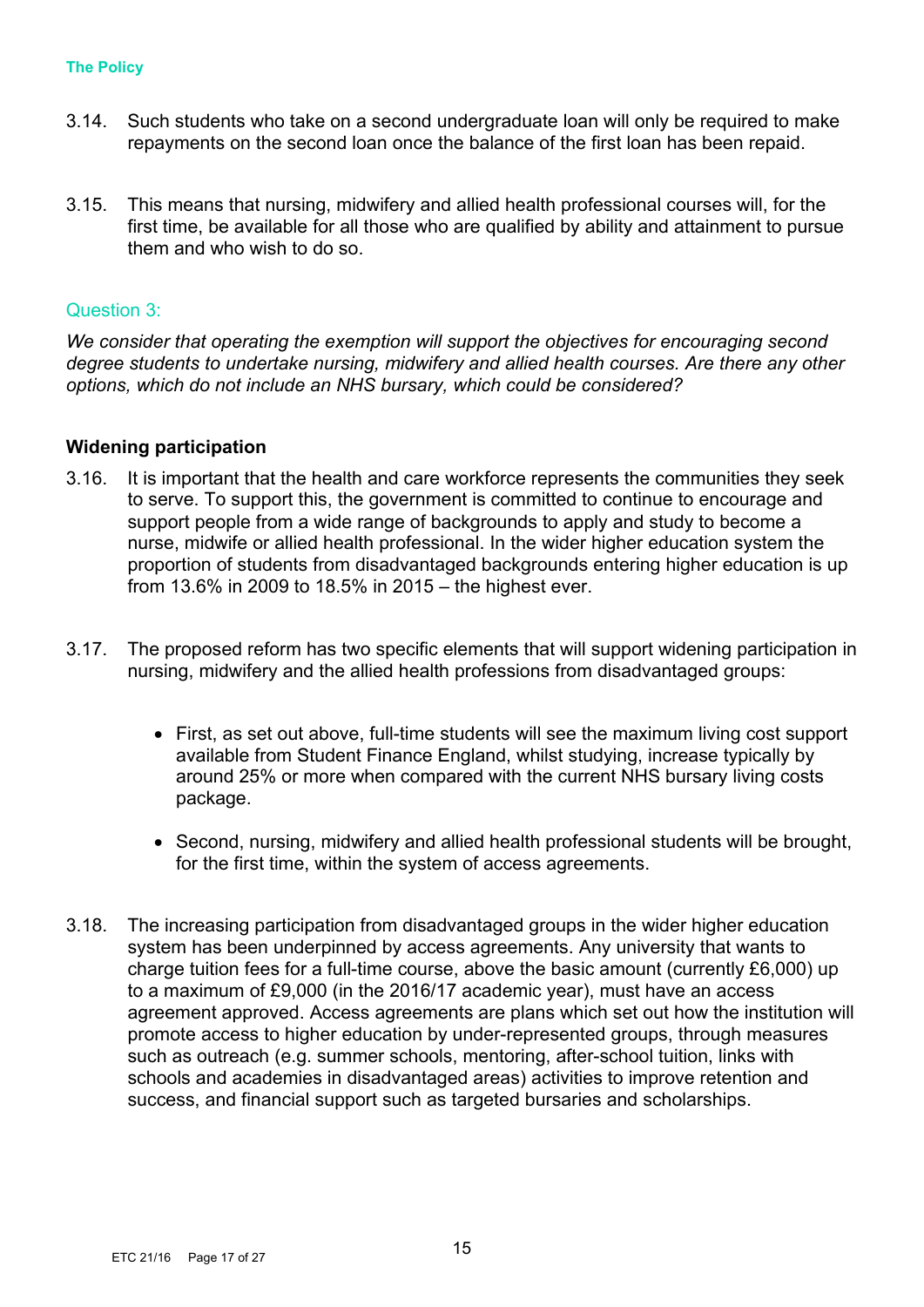#### **Reforming healthcare education funding: creating a sustainable future workforce**

- 3.19. Under this reform, universities would need to include nursing, midwifery and allied health professional students within their outreach, retention and financial support programmes. Some universities already do this voluntarily but in the future it will be compulsory. As nursing, midwifery and allied health professional students have not paid tuition fees, these students have not been part of the access agreement system. Under this reform all nursing, midwifery and allied health professional courses that charge students tuition fees of more than the basic amount (currently £6,000) for any course will come under the access agreement system.
- 3.20. We consider, based on the experience of the higher education system generally, that this combination of an increase of typically around 25% or more in support for living costs and bringing these students under the access agreement system, will support widening participation from disadvantaged groups.
- 3.21. However, under these new arrangements the level of income contingent student loan repayments upon graduation would be expected to increase and this may affect students' participation in such courses if they are averse to taking on student loans. Based on the current system, a student who takes a maximum tuition and maintenance loan for 3 years would graduate with student loan borrowing of between £47,712 and £59,106 depending on the course studied, location and whether or not the student lives in the parental home. The Equality Analysis considers in further detail the impact on specific groups.
- 3.22. To mitigate this there is protection for low earners built into the student support system whereby repayments – set at 9% of earnings over £21,000 – will either reduce, or cease depending on their earnings. If a graduate's working pattern results in their earnings being reduced, then their repayments will also be reduced; if their earnings are reduced below £21,000 their repayments will cease until they once again earn above that threshold.
- 3.23. In addition to this mitigation, evidence shows that increases in fees in the wider higher education system have not had a detrimental impact on the numbers of students applying to university. In fact, statistics show that students on the loan system are now more likely to apply to university than they were in 2012<sup>2</sup>.
- 3.24. Under both the NHS bursary and student support systems, students who have additional financial responsibilities, because they have other adults or children dependent upon them, can apply for additional funding. Table 2 compares the additional funding available through both schemes.

 $\overline{a}$ 

<sup>2</sup> BIS (2015) Student Finance Equality Analysis, 25 November, 2015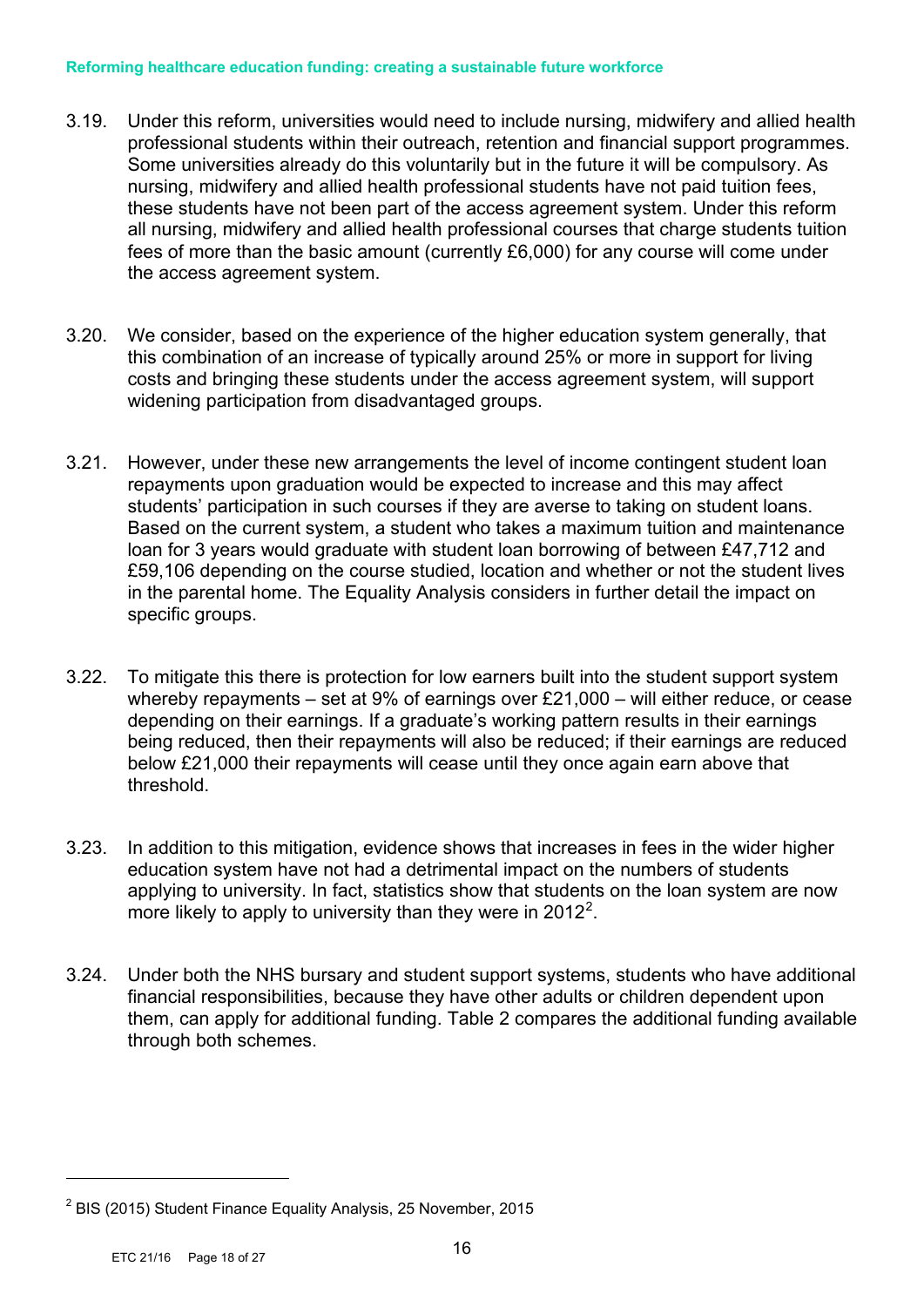| Allowance                                                                          |                                            | <b>NHS Bursary</b><br>Scheme<br>$(16-17)$ | <b>BIS</b> full-time<br>funding<br>system<br>$(16-17)$ |
|------------------------------------------------------------------------------------|--------------------------------------------|-------------------------------------------|--------------------------------------------------------|
| Dependents Allowance – to<br>students who have somebody                            | First<br>dependent                         | Up to $£2,448$<br>(adult or child)        | Up to £2,757<br>(adult only <sup>3</sup> )             |
| dependent on them                                                                  | Any other<br>child under<br>19 (per child) | Up to $£549$                              |                                                        |
| Parent Learning Allowance -<br>to students with children<br>under 19               |                                            | Up to £1,204                              | Up to $£1,573$                                         |
| Childcare Allowance – to<br>contribute to childcare costs<br>for children under 15 | First child                                | 85% of costs<br>up £128.78 per<br>week    | 85% of costs<br>up to £155.24<br>per week              |
|                                                                                    | Two or more<br>children                    | 85% of costs<br>up £191.45 per<br>week    | 85% of costs<br>up to £266.15<br>per week <sup>4</sup> |

#### **Table 2: Comparison of additional allowances available (2016/17 academic year)**

- 3.25. Students with a disability can apply for additional grant funding, to help pay the extra essential costs they may have whilst studying on a higher education course as a direct result of their disability, through Disabled Students' Allowances (DSAs). The government recently announced reforms to DSAs to ensure that the limited public funding available for DSAs, is targeted in the best way and to achieve value for money, whilst ensuring those disabled students most in need continue to get the help they require. Further detail can be found at https://www.gov.uk/disabled-students-allowances-dsas/how-to-claim. The changes also aim to ensure that higher education providers properly adhere to their Equality Act 2010 duties, for the benefit of all disabled students.
- 3.26. We consider that increasing the living cost support available will mean that new students typically gain around 25% or more, along with the additional allowances available, would continue to ensure that students from diverse backgrounds consider applying to train as a nurse, midwife or allied health professional.

 $\overline{a}$ 

 $3$  Known as the Adult Dependants Grant under BIS funding where a student has one adult dependant (including their partner).

<sup>&</sup>lt;sup>4</sup> Known as the Childcare Grant under the BIS funding system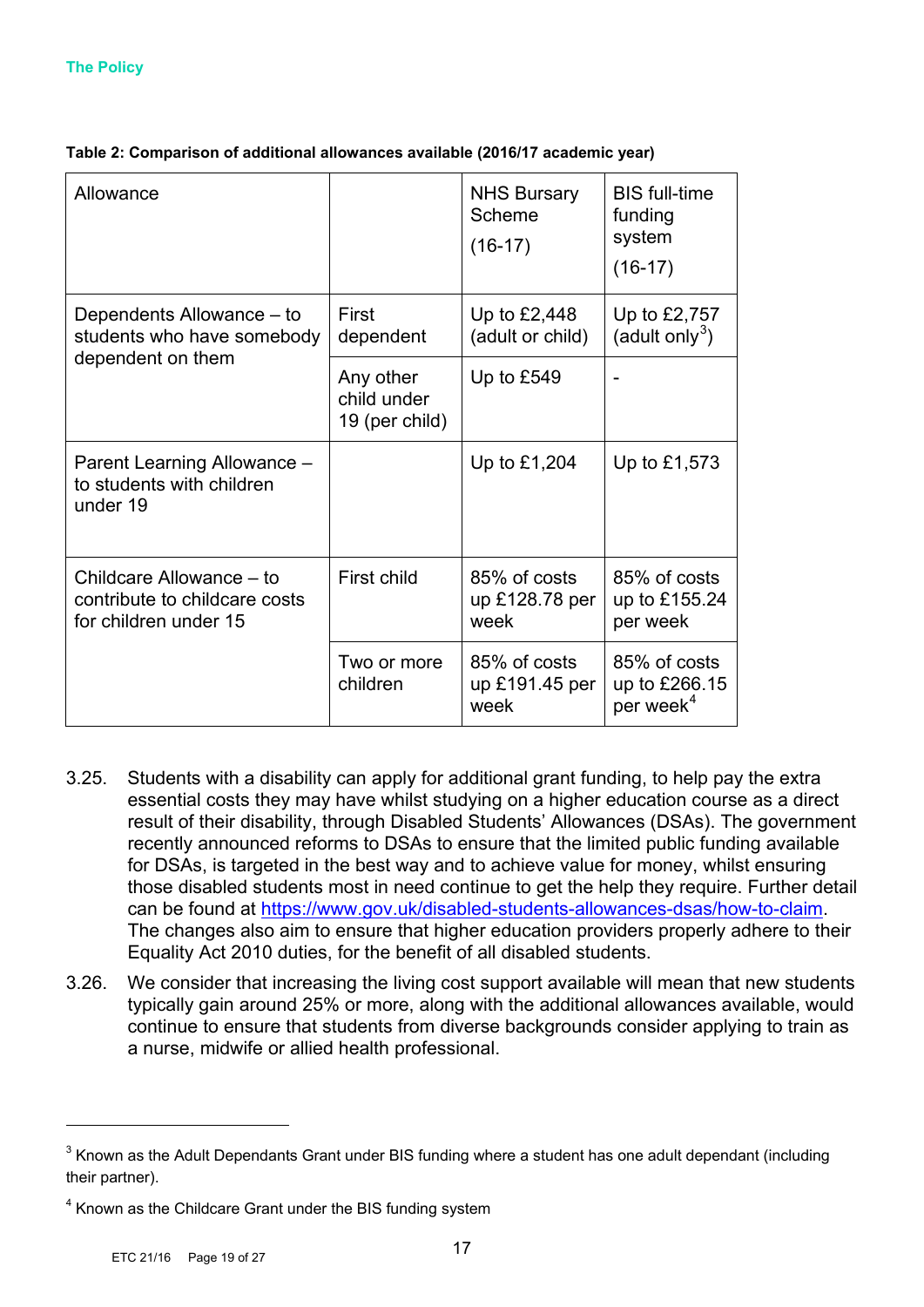### **Principles of fair access**

- 3.27. The reforms that we are proposing to the way that health education is funded from 2017 onwards, will typically give students more support with living costs while they are studying. For this reason we do not consider there to be a case for any general supplementary means tested funding above what would be available under the standard student support system.
- 3.28. We propose to retain an ability to provide discretionary funding for exceptional cases, which are not otherwise covered by the rules of eligibility, for funding under the standard student support system. In these circumstances, each case would be considered on its merits.
- 3.29. We are considering by way of this consultation whether there are any specific sets of circumstances that arise which could warrant additional funding above what would be available under the standard student support system.
- 3.30. We recognise that those aspiring to work in the nursing, midwifery and allied health profession come from a diverse range of backgrounds and it is considered critical that this diversity is reflected in the health student population. For example, nursing, midwifery and allied health professional students have, to date, been predominantly female, older than some other students and are more likely to have dependents.
- 3.31. We know that mature students are over-represented in the nursing, midwifery and allied health. However, looking at what happened following the introduction of the maximum £9,000 per annum tuition fees in 2012, the latest UCAS data (2015) shows that full-time mature student numbers have now significantly exceeded previous levels. For this reason, we do not see a case for any additional general support for mature students per se.
- 3.32. Childcare costs could be a significant influence on participation. We know that mature students on nursing, midwifery and allied health profession courses have, to date, been more likely than the rest of the wider student population to have dependents. The current Department for Business Innovation and Skills (BIS) non-repayable allowances (childcare allowance, dependant's allowances, and parent's learning allowance) are generally higher than those under the current NHS bursary scheme. For this reason, we do not consider that there is a case for generally providing additional financial support beyond what has been provided for in the standard system, as moving nursing, midwifery and allied health profession students onto the student support system brings these students in line with the wider general student population.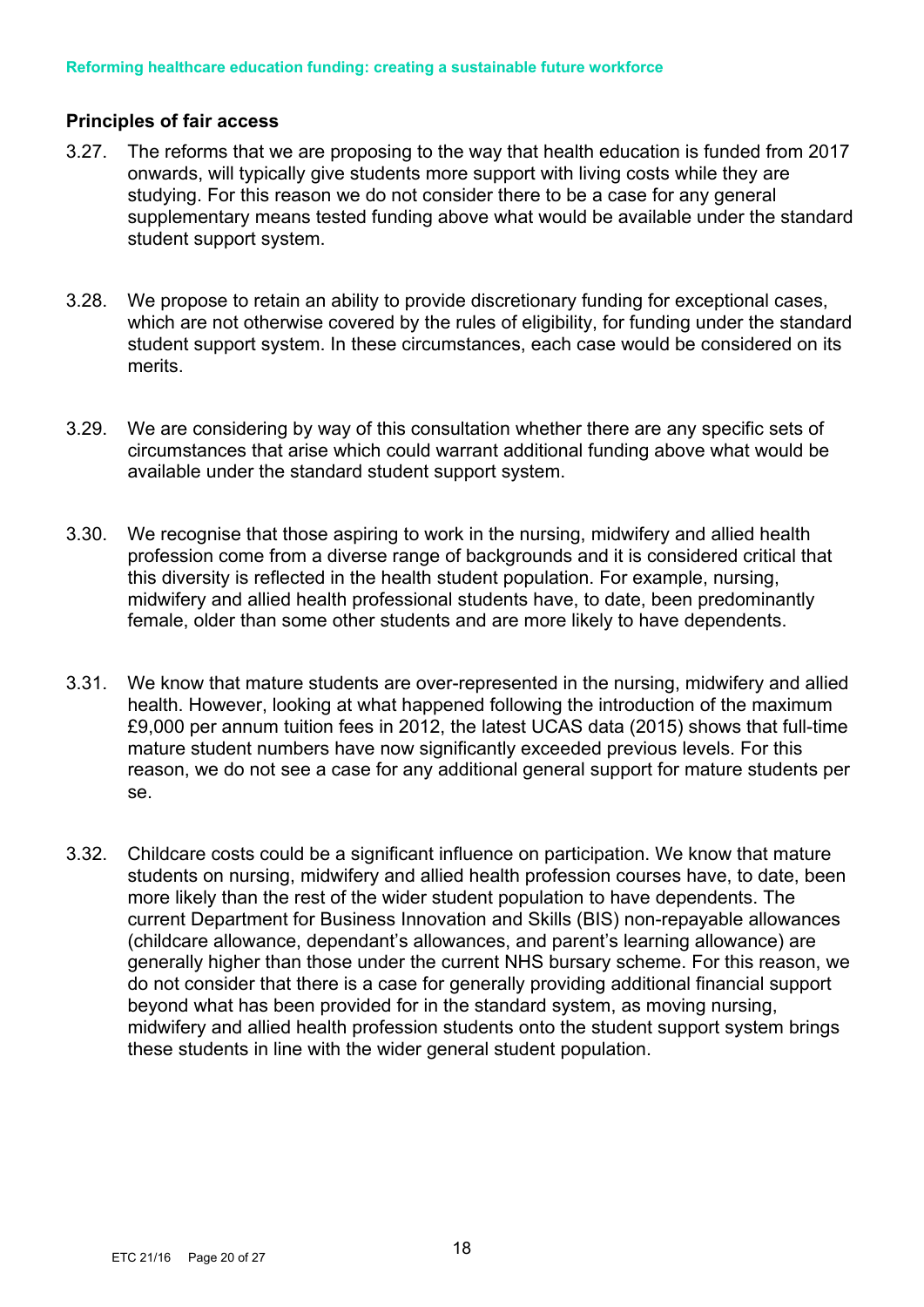#### **The Policy**

- 3.33. We do recognise that there are a number of specific cases where the BIS allowance is not higher, or at the same level than that available under the NHS Bursary Scheme. Where a student is means tested to receive maximum amounts, and claims for childcare, there are a small number of exceptional and specific cases where they may receive lower allowances under the standard student support system at current rates. For example, if the student has one child dependant but no adult dependent, or if they have large numbers of children (five or more) then they may receive lower allowances so we seek views on how to address this and ensure there is no unfair disadvantage. In addition, students may have increased childcare costs because they are required to undertake clinical placements.
- 3.34. The student support system for full time courses includes a discretionary element to continue providing living costs support in cases where students suspend their studies for a range of reasons including, but not limited to, pregnancy or adoption. If a student has suspended their studies due to illness, which lasts less than 60 days, those students will continue to receive living costs support. Discretionary provision of living costs support for suspension due to illness starts at the 60th day of absence from the course. In all other cases where a student suspends their studies, discretionary payments of support for living costs apply from the first day of absence from the course. Whilst this provision is discretionary and, in the case of maternity, less than the current 12 month support available under the NHS Bursary Scheme, we do not consider there to be a case for additional financial support beyond what has been provided for in the student support system. This is because moving nursing, midwifery and allied health profession students onto the student support system brings these students in line with the wider general student population.
- 3.35. These students are typically required to undertake learning in clinical settings by the appropriate regulatory body and they often have limited opportunity to influence, or change these arrangements. These clinical placements at healthcare providers could be some distance from their university or their home.
- 3.36. Students would be entitled to receive financial support with the costs associated with travel to and from clinical placements under the standard student support system. Under the BIS student support arrangements students contribute an excess (around £300) towards their placement travel costs before costs are reimbursed.
- 3.37. We would welcome views as to whether there are defined, specific circumstances such as those set out above, or otherwise, where a case could be made for supplementary funding above that offered by the student support system.

#### Question 4:

*Are there circumstances, as set out above or otherwise, in which the standard student support system which would be available for nursing, midwifery and allied health students would be inadequate or limit participation? Why is this? We are specifically interested in cases where an individual's circumstances mean that they would not fully benefit from the increase in living cost support, or to the same extent as other students.*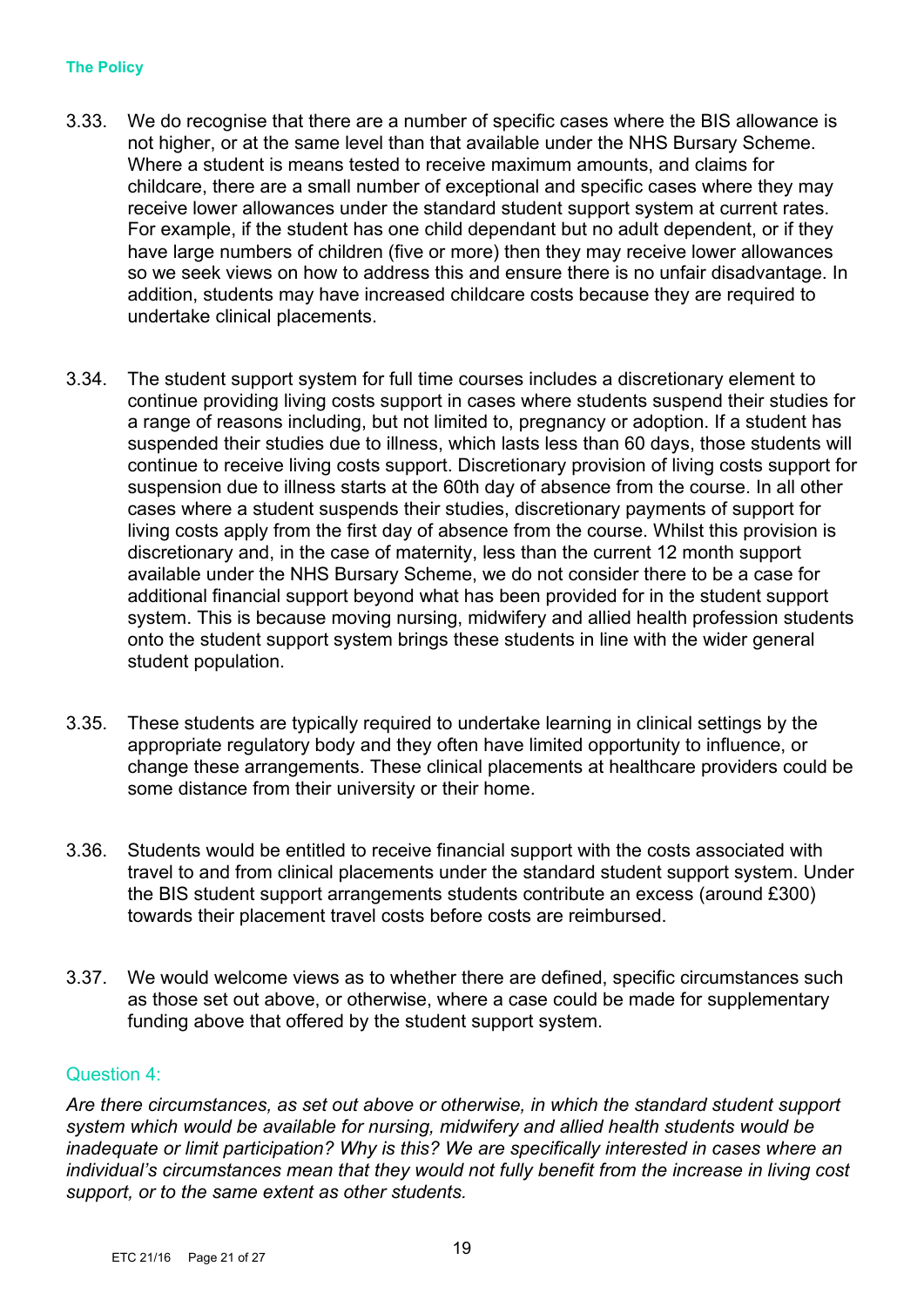# Question 5:

*Do you agree that increasing the available support for living costs typically by around 25% or more, and enabling these students to apply for additional funding through the allowances on offer from the Student Loans Company, would ensure that we continue to have a diverse population of students?*

#### Yes / No

#### Question 6:

*Are there specific factors relating to healthcare students which you consider we need to take account of in relation to the discretionary maternity support provided by the student support system?* 

#### Question 7:

*Are there any other measures which could be considered to support our principles of fair access?* 

#### **Part time students**

3.38. Currently around 1% of the total nursing, midwifery and allied health professional students study part-time at pre-registration level. Under the current student support system rules, only full-time students are eligible for living cost support set out in Table 2. However, the rules will change from 2018/19 so that for the first time living costs will be available for part-time students. However, this will mean that in 2017/18, part time students will only have access to tuition fee loans and will not be eligible to apply for support for living costs through the SLC. The government will wish to ensure no unfair disadvantage and one option the government is considering, for this transitional period, is to allow new students on part-time courses commencing in 2017/18 to have access to the NHS Bursary Scheme for living costs only. Should this be an option progressed by the government? This would apply to students commencing courses in the 2017/18 cohort only.

#### Question 8:

*Do you consider that the potential options for those new part-time students, commencing courses in 2017/18, will support students in continuing to undertake these courses in this transitional period?*

Yes / No

#### Question 9:

*Do you consider that moving all new part-time students onto the student support system for both tuition and living cost support, through the Student Loans Company from 2018/19, will continue to encourage part-time students to undertake these healthcare courses on a part-time basis?* 

#### *Yes / No*

If No – please set out details of further supporting action you consider may be necessary by the government for students commencing courses from 2018/19 onwards. (Any options including the ongoing use of an NHS bursary, or changes to the student support system will not be considered.)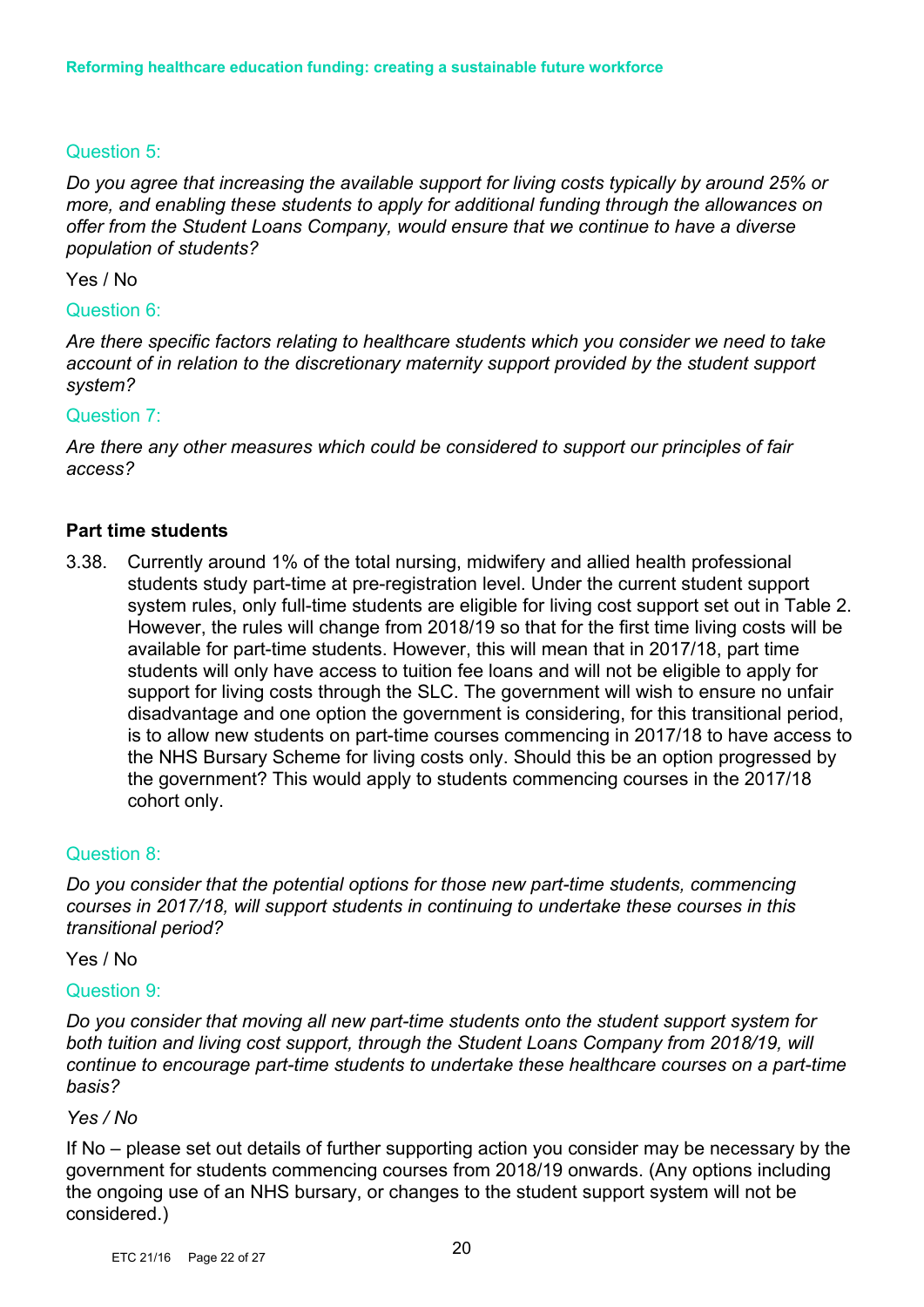#### **Deferment and suspension of studies**

- 3.39. The new policy will come into force for students who take up their place on or after 1 August 2017.
- 3.40. Students who accept a place for 2016, but defer and commence their courses after 1 August 2017, will be funded on the standard student support system which is in line with wider changes in higher education introduced in 2012. Those existing students that have started before 1 August 2017, that subsequently temporarily suspends their studies, will remain on the NHS Bursary Scheme for the full duration of their course and not be transferred onto the student support system part way through their course.
- 3.41. Over the coming months, we will explore the options and the detail of the rules for such circumstances and provide further detail in due course.

#### **Funding arrangements and the devolved administrations**

- 3.42. NHS bursary and tuition fee funding is available currently to any eligible UK or EU student studying a nursing, midwifery or allied health professional course in England.
- 3.43. In the future, as is the case for mainstream higher education students, under the BIS Education (Student Support) Regulations 2011, living cost support and tuition fee loans will be available only to those nursing, midwifery and allied health professional students who are ordinarily resident in England. English nursing, midwifery and allied health professional students who study in any of the other UK countries will need to apply to Student Finance England for tuition and living cost support.
- 3.44. Similarly, students ordinarily resident in any of the other UK countries and who study a nursing, midwifery and allied health professional course in England, will need to apply to the student funding body within the country they ordinarily reside for both tuition and living cost support.

#### Question 10:

*Do you have any general comments on the content of Chapter 2 which you think the government should consider?* 

*Yes / No*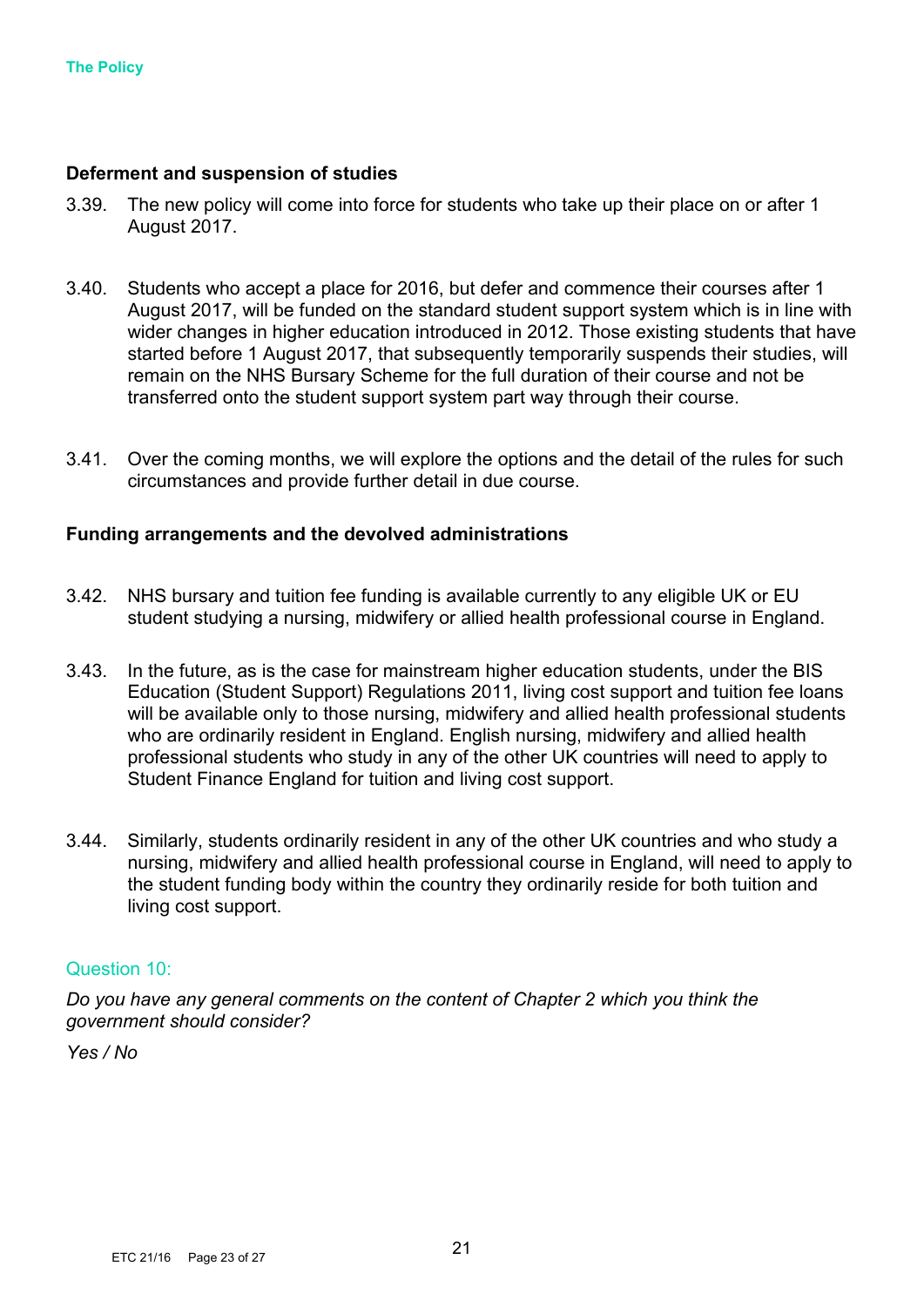# 4. Social work

- 4.1. Entry to social work is different to entry to NHS professions. We know from recent reviews of social work education that there is room for standards of training, and the quality of intake, to be improved. There are several alternative streams of funding that social work students can currently access to fund their university education, including the student support system as well as bursaries.
- 4.2. The government therefore intends to consult separately on the future funding of social work education in order to ensure that there will be an adequate future supply of social workers with the right skills and training. Further information on the social work consultation will be published in due course.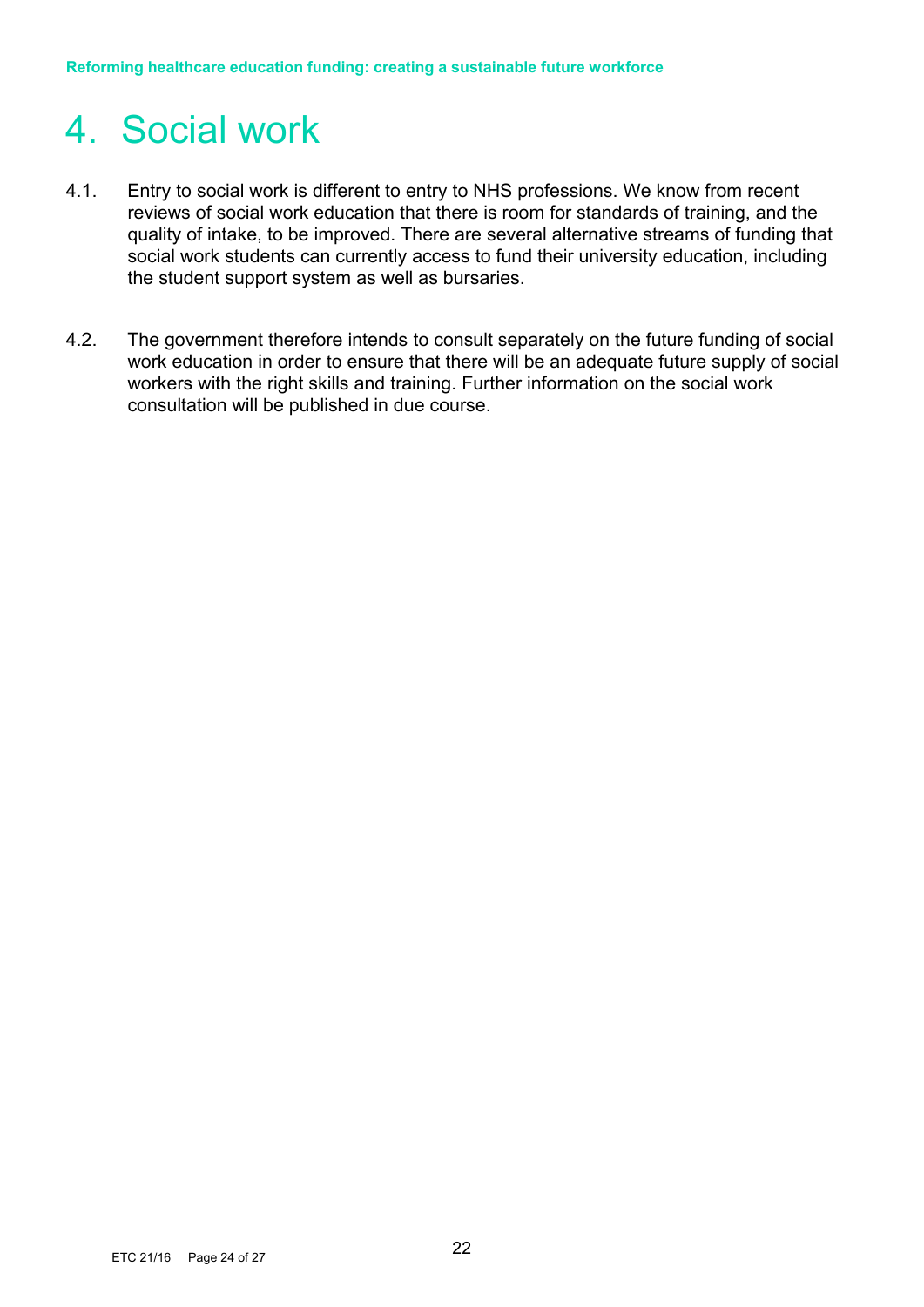# 5. System Architecture

This chapter sets out a number of high-level questions which the Department and its delivery partners will focus on over the coming months in preparation for implementation of the policy, subject to the outcome of the consultation exercise. In the government response, we will set out in further detail the work we have taken to date, and what we have heard from stakeholders on how the system needs to respond most effectively to ensure that it delivers these healthcare funding reforms.

- 5.1. The Department and Health Education England (HEE) have statutory responsibilities to ensure there is an effective system for the planning and delivery of education, and training for current and future health care workers in the NHS. As part of this duty, HEE must ensure there are a sufficient number of persons with the skills and training to work as NHS health care workers.
- 5.2. There are a number of government departments and delivery organisations that will work together to deliver the reforms and introduce the move to student loans from August 2017.

#### **Government departments:**

Department of Health Department for Business Innovation and Skills Department for Education

#### **Delivery organisations**

Health Education England NHS Business Services Authority Higher Education Funding Council for England Student Loans Company

5.3. These lead organisations, whilst accountable to their sponsor government departments, will work closely with wider health and education partners to lead on transition arrangements and wider implementation of the reforms. To inform this, we would welcome views on what stakeholders consider to be the key issues in these areas.

### **Putting university funding on a sustainable footing**

5.4. For universities, the combination of tuition fees and additional teaching grant funding, that the government has allocated to the Higher Education Funding Council for England, will increase the resources available for teaching. In addition, universities can now increase their student numbers, making their provision more sustainable. It is now up to universities to recruit more students.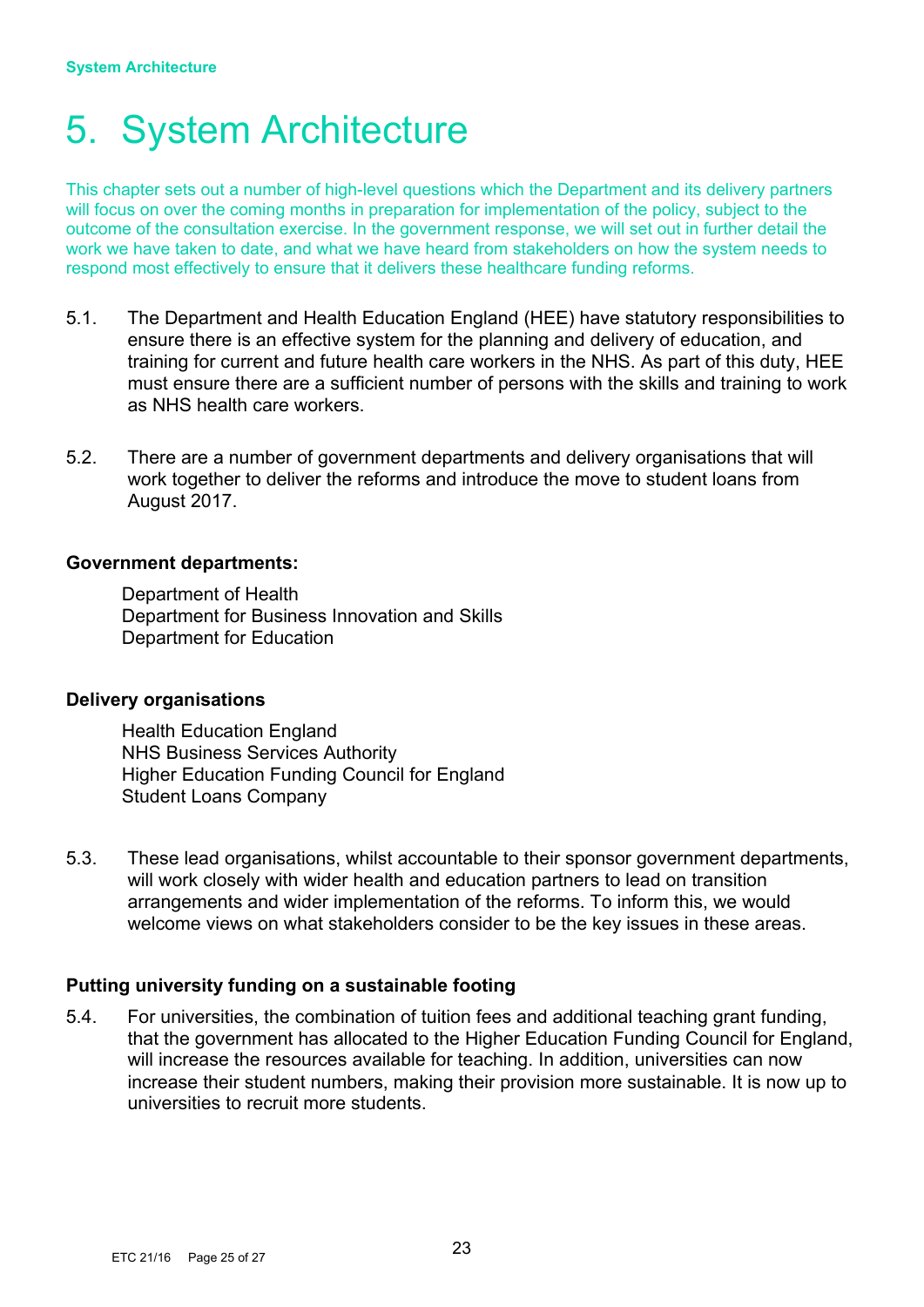## **Commissioning for clinical placements**

5.5. The government, through HEE, will retain the responsibility for commissioning and funding the minimum numbers of clinical placements assessed as required to produce sufficient healthcare graduates. There will be extra clinical placement capacity required for the additional numbers of students that are able to take up places because of this reform. We will need to consider in detail the arrangements for the commissioning of clinical placements, and work with delivery partners to ensure that there is sufficient placement capacity across the system to match the expanded number of training places. Any arrangements to deliver additional places will need to strike the right balance, and have appropriate mechanisms in place to take appropriate account of: capacity in the NHS, primary care and social care sectors, HEE workforce planning requirements, and the opportunity for growth in the university sector. Alongside, we must ensure that all students have access to high quality placements and receive an outstanding placement experience.

### Question 11:

*We would welcome respondents' views on how, in delivering these reforms, we look at the widest possible solutions to ensuring high quality clinical placements. These views will actively inform further stakeholder engagement prior to the government response.* 

### **Smaller and specialist health subjects**

5.6. We need to ensure that we have a stable and secure supply of professionals across all workforce groups. We believe that the position of smaller and specialist subjects should improve as we increase the resources available for teaching students. However, we will not lose sight of these subjects and want to ensure that the number of university and placements available is responsive to the needs of the NHS, wider health system and social care sectors. We are working with delivery partners to ensure that there are appropriate arrangements in place for these courses. We will issue further details of precisely how that will work in due course. The Higher Education Funding Council for England will take an overview of courses that are small and have low demand. It will lead with delivery organisations and other stakeholders, on work to safeguard the viability of these subjects and student demand.

### Question 12:

*What more needs to be done to ensure small and specialist subject provision continues to be adequately provided?*